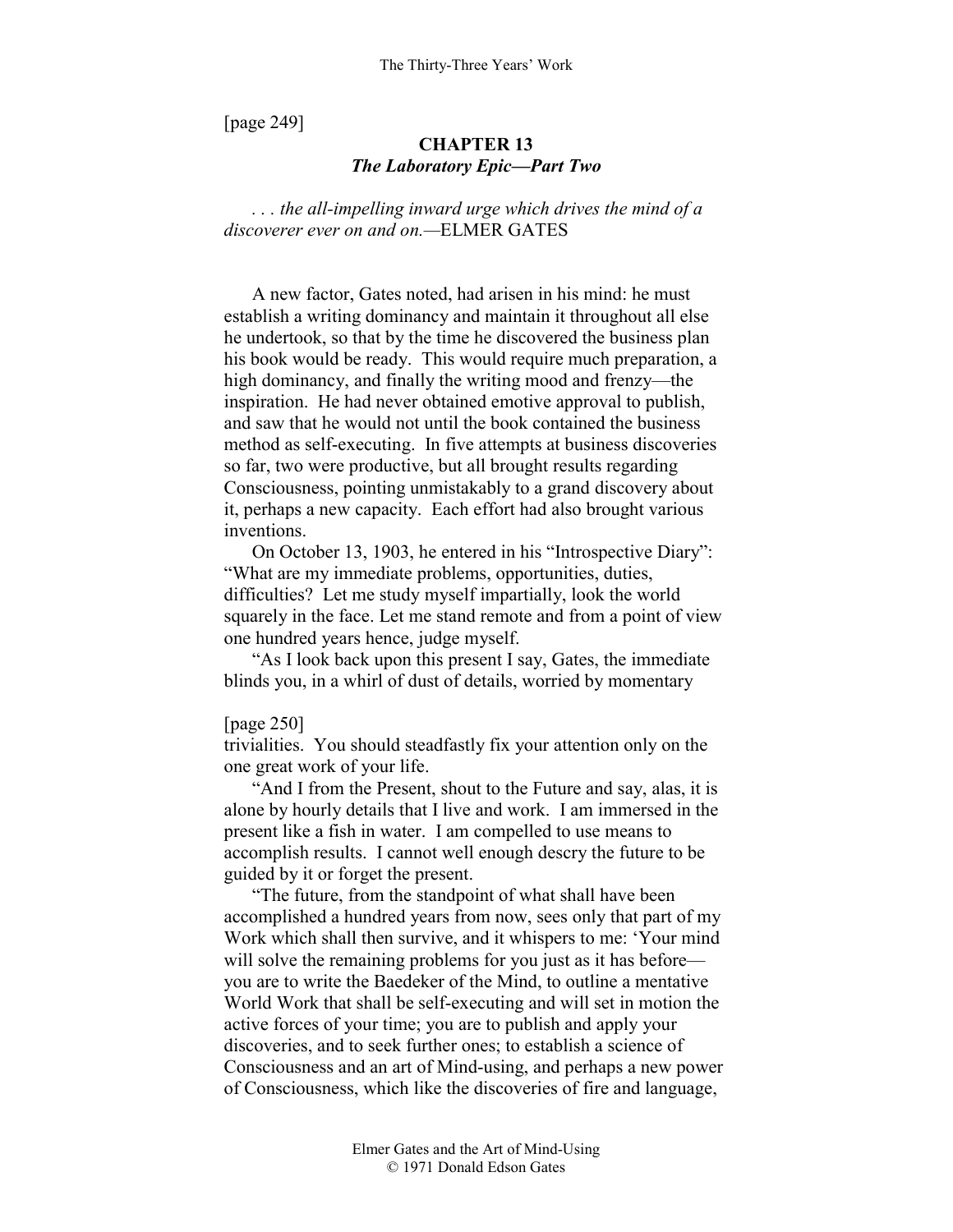shall open new capacities to humanity. The Cosmic Power is working in and through you—Tao is expressing itself, be patient and keep on!'

"Ah, how one likes to dream dreams. Yet I do truly think I have created the science of Consciousness and the art of mindgetting and using and these are fundamentally important. I do truly think I am the first to think out a self-executing method of organizing the only world movement ever possible; namely, the religion that looks upon science as its revelation, upon the Mentative art as its method, upon trained teachers as its apostles, upon trained minds as its Redeemers and Revelators, upon schoolhouses and laboratories as its churches, upon commerce and industry as its holy missionary work; the first religious movement that puts wholly aside as guidance all tradition, belief, and theory, and looks upon *knowledge* and *normal feeling* as the only direct 'word of God.'"

He remarked about his writing that all evidences of enthusiasm and feeling should not be expunged, as is common in scientific literature; the emotional standpoint is often at least as

### [page 251]

important as the intellectual. If the reader is to be persuaded to act out his convictions, his whole nature must be aroused. Gates saw as a definite goal the theme of the Twelve Years' work, to directly augment and multiply by ten the esthesias of the human race, to organize it in connection with the fine arts, to evolve it into a worship, a new continent of joy, to open up the science of esthesia and the art of it. Twenty-eight years before, he had seen the problem of the intellect to discover knowledge better and to invent ways to apply it; to get more mind and learn how to use it. But throughout these years more mind meant merely more intellect. Now he realized that it meant equally more esthesia more important even than intellect. Then he stood before the problem of intellection with insights just as crude as now before the vaster and far more difficult one of esthesia—to collect, verify, psychologically classify the esthesias, provide facilities for teaching them, to give humanity more pleasure and bliss!

He was much influenced by the law that business is a sociurgic activity and by the ethical law that business must give equal gain to all; that is, he explained, the insight is that social phenomena are largely dominated by commercial and industrial business transactions, which to the extent they are for personal gain and unregulated private enterprise are in conflict with these laws. All politico-governmental or socialistic attempts at public ownership are fraught with warfare, disaster, and failure. As soon as business is planned and carried out as a sociurgic activity by the functional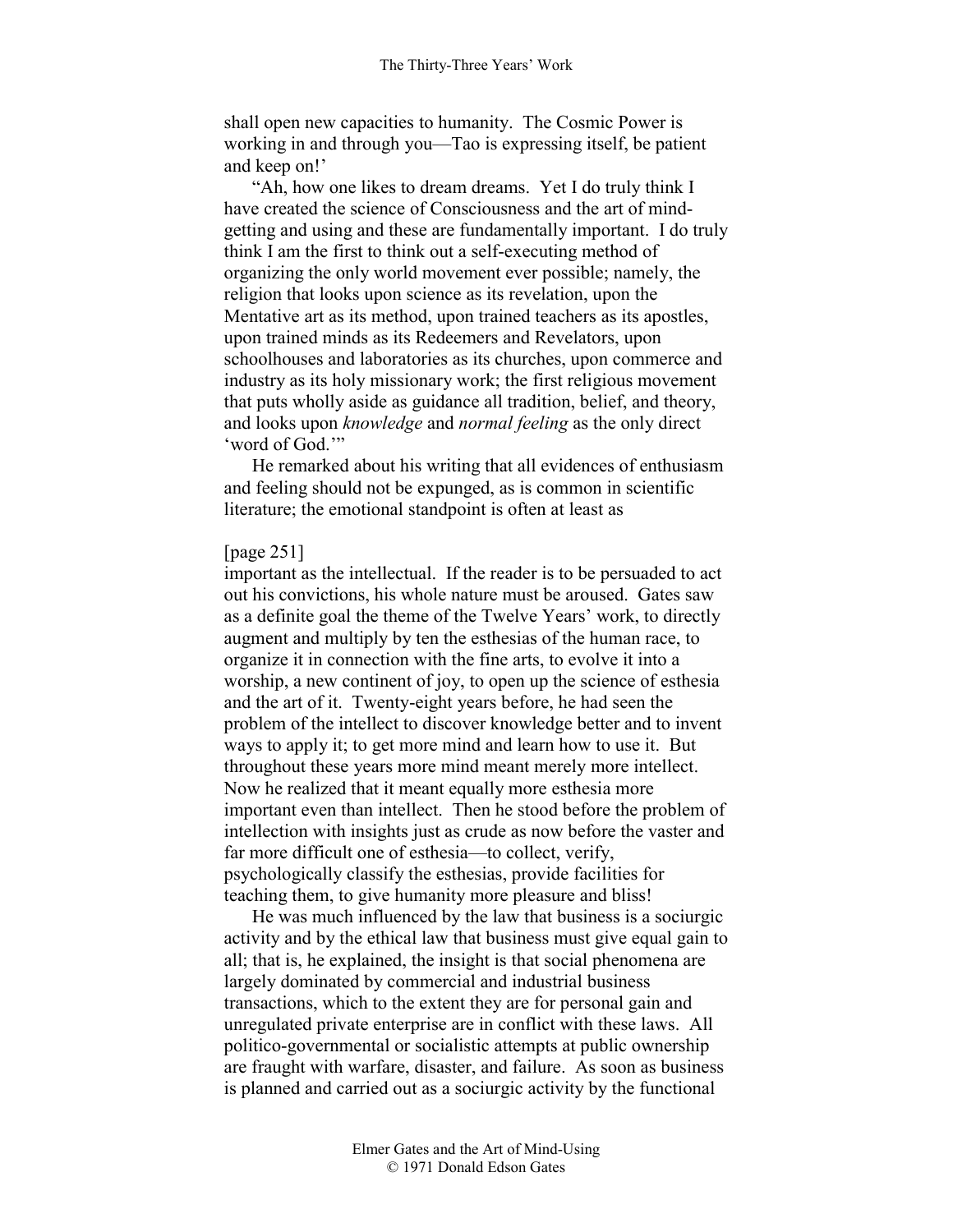organization of the trained minds of each class scientifically and inventively solving its problems, then all private ownership and personal business ventures will not, he emphasized, be abolished, as is often thought, but directed scientifically as subordinate departments of the whole sociurgic activity of an industrial group. As soon as business is planned and carried out by the ethical law of equal gain to all, poverty and ostentatious opulence will give way to universal competency and peace. This means a sociurgic organization of other activities, which can come about not politically but sociurgically, by putting at the head something that is not a party or personal leader, something

# [page 252]

impersonal whose right cannot be questioned; namely, demonstrated science.

Mentation is fundamentally a social product—the result of interaction between a living organism and its cosmic environment. Sensating, imaging, and other intellections are social products. Language is wholly social. Mind has no meaning except as an adaptation to environment.

Gates marveled at the elaborate and well-tested techniques for business in use throughout the world. Amazing were the many methods and means for detecting dishonesty and speculation "so one feels ashamed that the race to which he belongs has to be so systematically and carefully watched to keep it from stealing, as if barbarians not to be trusted." Business was carried on only for profit and had not invaded the domain of ethics; it was moral only so far as honesty and promptness were concerned. Competition was carried to the utmost, and false values were created by wrong methods of distribution and duties. Except for a few extempore attempts at cooperative ventures started without scientific study, Gates felt safe to assert, no business had been founded for its primary purpose of obtaining maximum benefit to producer and consumer. During these years Gates made all kinds of business propositions to people in order to study them and their business ideas. He noticed that their expressed principles and their intended actions when they thought money could be made were generally very different. He thus acquired valuable knowledge about businessmen's motives.

In his struggles to finance his investigations by commercializing inventions, Gates often had his main purpose misunderstood and his efforts frustrated by a typical business point of view. "Most business men," he wrote, "find it hard to believe that a sensible man can be 'such a fool' as to devote his life to a work that does not bring in immediate cash; they regard a man as a 'mere dreamer' who will deliberately devote his life to doing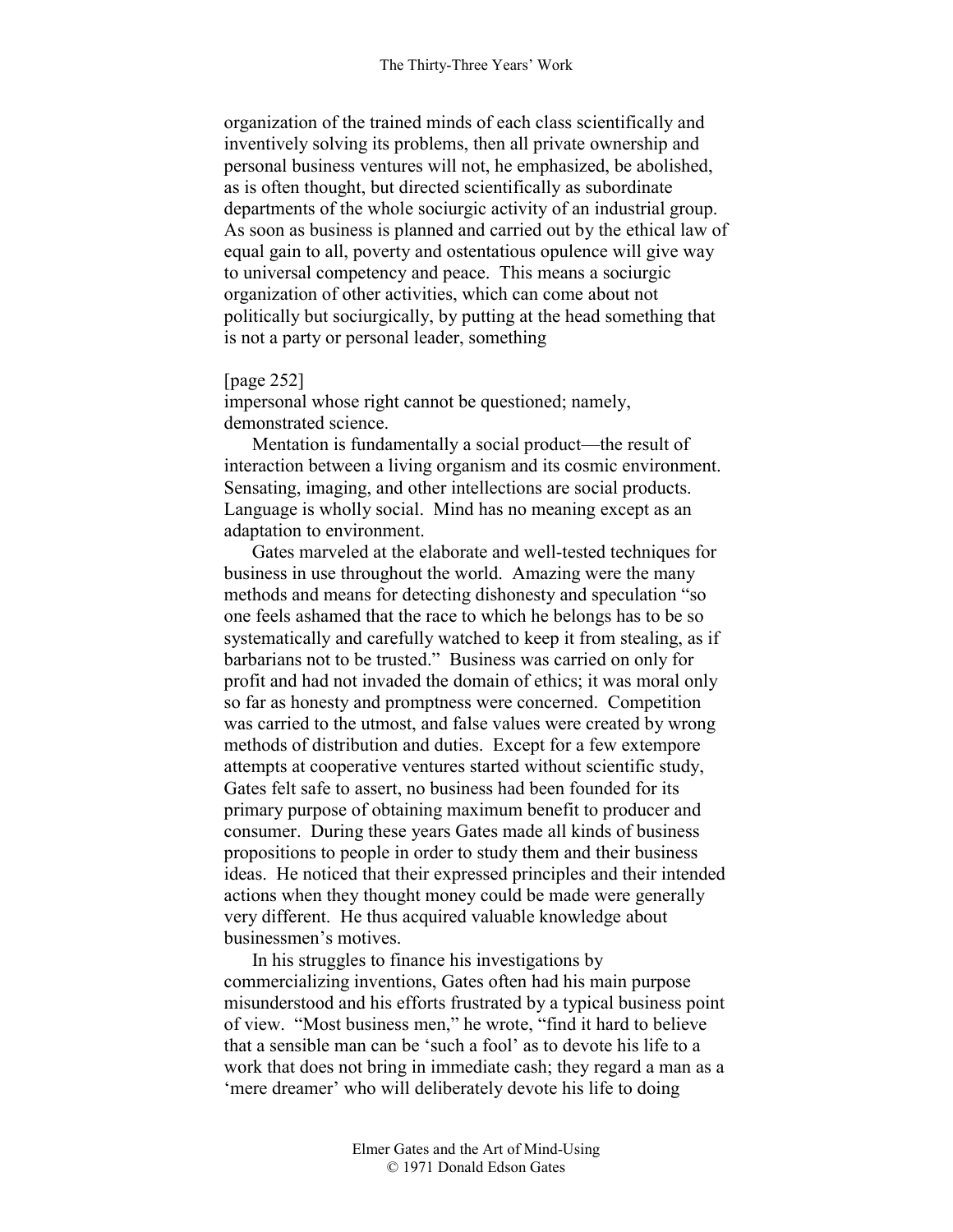things 'for a posterity he will never personally meet and know.' (I was asked: What has posterity done for you?) They cannot

# [page 253]

believe that any one can find highest satisfaction and completest self-expression in a devotion to pure science or in researches for the sake of the future; they cannot understand the all-impelling inward urge which DRIVES the mind of a discoverer ever on and on. They do not feel that overwhelming conviction that LEADS to a total consecration of the mind, with all its abilities and geniuscapacities MOBILIZED towards some high purpose within the scope of its predilections; no one but a creative worker can feel the thrill and supreme joy of bringing to the world, now or for posterity, the fruits of one's own originality."

But valuable as these insights were, his mind refused to mentate on business, to take up practical matters. "When I ought to be making dollars," he wrote, "I am all wrapped up in psychology." For instance, in October 1903, he discovered a new domain, the "telic" series of states, or the "processives," as elsewhere described. "I am much pleased with the mentative results of the last two days," his diary records. "This is the real kind of progress that will live long after my personal struggles and my institution are forgotten. Such a telic whole as a unit can battle with others for dominancy. The naming of such units is the *taxonomy* of *conations*. A conation is just such a telically connected series of states and functions. Business has been utterly forgotten. What is business for anyhow when sciences are being discovered and arts improved?"

But some kind of business had to be transacted for even a precarious living. With his major inventions, as well as many others, tied up in the big debt, other means had to be found. They were new inventions. It was easy for him to get wholly into the inventive mood. He greatly enjoyed inventing, until the problem was solved. Many times he was wholly dominant for several months, producing scores of inventions. In March 1903, a deal was made giving him \$12,500 to develop his methods relating to diamonds (improved Moissan process and an X-ray separation process), and he took up making synthetic rubies, and making large rubies from small natural ones. First he had

# [page 254]

John A. Brashears of the Allegheny Observatory near Pittsburgh make a solar focus, a 30-inch reflector of 20-inch focus, which after several corrections produced a solar image 0.17 inch in diameter, which Gates considered very good. On December 18 a ruby was melted by sunlight alone. But while he waited for the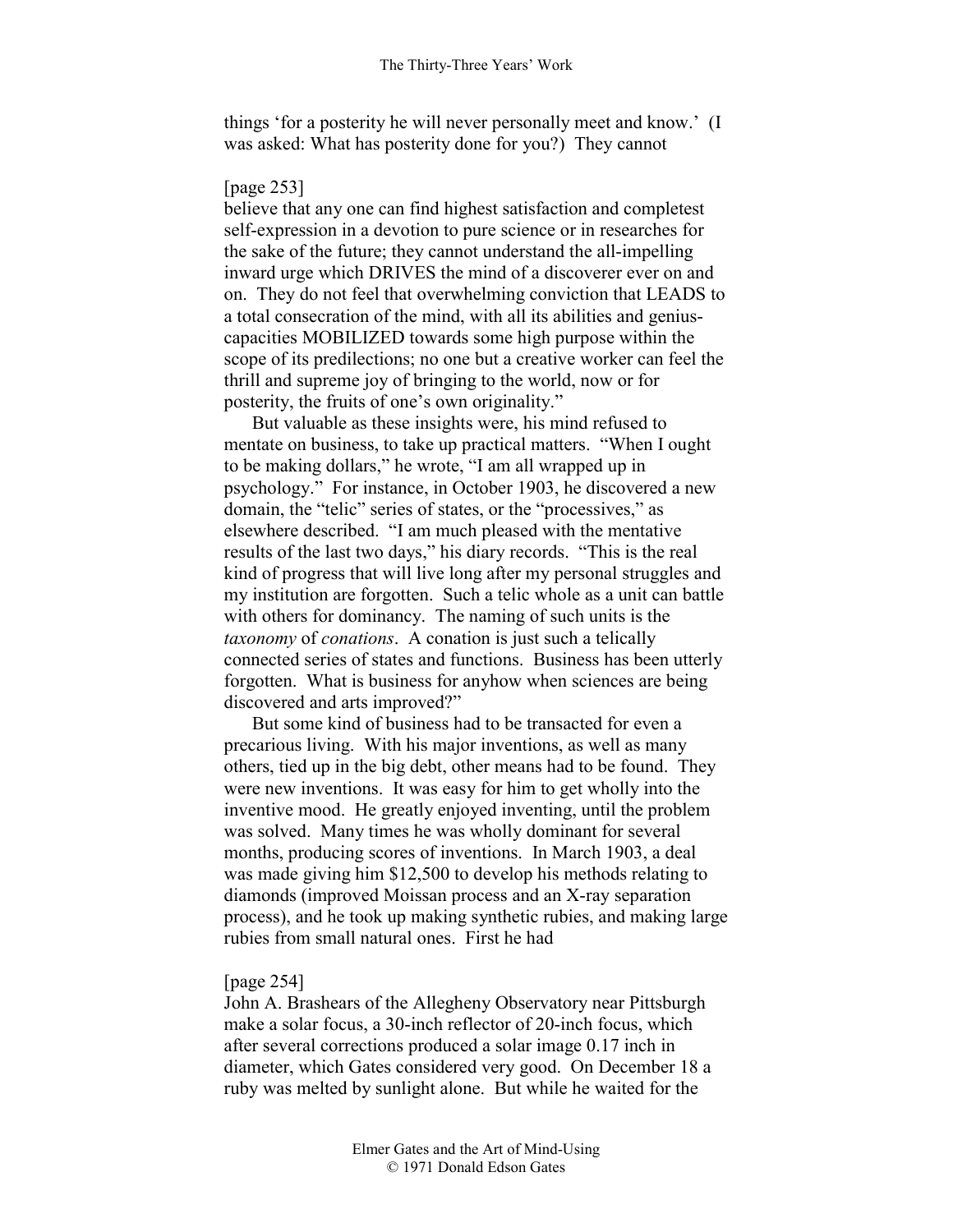solar (radiothermic) focus to be completed, other means were invented and tested, such as his hot-jet and incandescent gas furnace using gas from the electric arc, or gas electrodes. "Today," his record goes, "worked at incandescent gas mantle furnace to show my assistant, Draper, my new ideas, and at one minute before 11 A.M. two small rubies were happily united into one. Its dichroism and other properties remained unchanged. Draper was so excited his hands were like ice. When the two rubies melted they jumped together through a thirty-second of an inch and formed one almost perfectly round ball. But last night I discovered a better way: the gas pressure furnace.

"The mind in its progress towards some new truth necessarily follows a logical and taxonomic course, an orbit. But what always amazes me," Gates observed, "is the way the mind seems to pursue (subconsciously, super-consciously or immanently) a seemingly planned course. It seems to foresee that in solving a problem certain preliminary and intermediate steps must be taken, and takes them at a time when I can see no reason. The invention of my furnace is an illustration." His original simple experiments led to valuable methods of electric and gas welding, and fusing, shaping, and cutting metals. The radiothermic focus had become obsolete.

In 1903 he also considered making deals on new inventions: spiral-screw elevator, refrigerator, method of cooling lathe tools, metal grate blocks, electric hot saw, gasoline motor for saws and lathes, hollow nail with central fastener, pocket reservoir fountain pen with tube, fly-box, X-toy, nonmagnetizable watch, protective wiring for screen doors, wire screen electric-welded or junctions heated and stamped, platinum-wire laboratory furnace, kettle with integral combustion space, individual electric water

### [page 255]

heater, beveled-plate rangefinder for photographers, automatic pencil, house heater with adjustable flow of air ("the poor man's heater"), X-rays to make air or water a better electrical conductor, method to cataphoretically distribute carbon in steel more uniformly, carry out bubbles, sonitically shake out specks, let a stream of molten steel run out in a trough, and test it electrically for proportions, magnetic picture toy, induction coil in vacuum for lighting, metal furniture, welded thin metal sheets corrugated in honeycomb, mechanical self-blocking locomotive signal, and so on.

He also became interested in the measurement of the relative distances of stars, as proposed by his friend Professor Charles H. Hinton, physicist and mathematician, who had been a computer at the Naval Observatory. Gates' application of the Mind Art soon produced a solution, his microphotogoniometer, which measured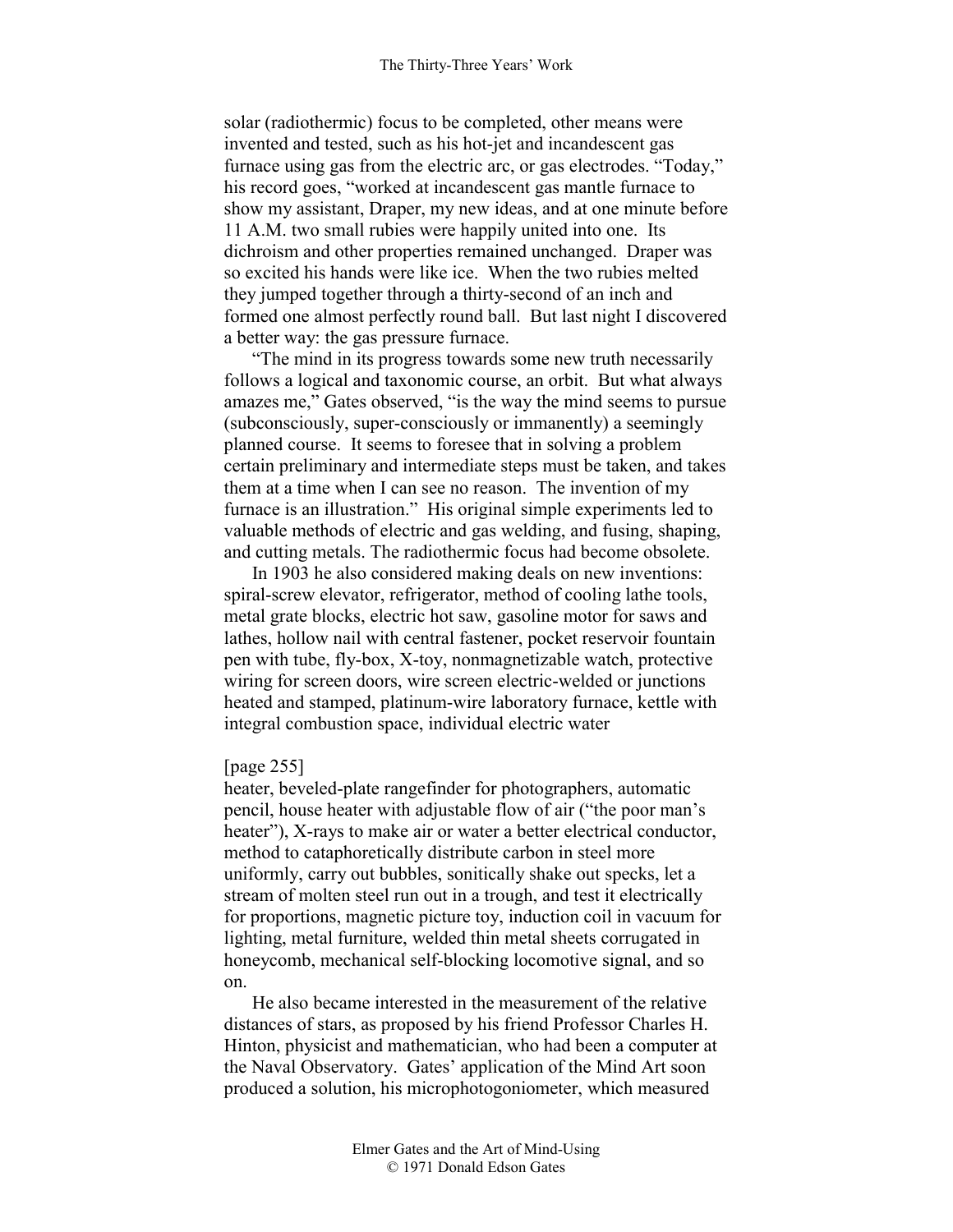the divergence of light rays by a new and simple method, successful in simple laboratory tests. Hinton worked out the divergence and reported it as enormous. The device could also be used for geodetic surveying or minute measurements.

"What astonishes me most in my affairs," Gates observed, "is that my mind can busy itself with recondite problems of stellar measurement while my financial affairs threaten to give serious trouble and I have not next month's living expenses assured. What astounds me is the calm, imperturbable way my mind goes about such a matter, as if it had nothing else to do with weeks of idleness at hand. My mind simply ignores pressing matters. Even when trying to decide about paying bills my mind gets a new insight into astronomy and exults, and lays before me a problem requiring some weeks and some thousands of dollars. Of course I could stop it, but I feel a sort of desperate desire to risk it and see what happens. Is it possible that the mind can be so captivated with its subject as to become indifferent to its welfare? Unfortunately the history of genius lends color to this state of affairs. The normal social condition would have provided for the employment of genius: the man who can

## [page 256]

compose a symphony, invent a cotton gin, discover a calculus, explore the unknown, is so important to the public need that society could afford to support him and his work. It may be that the mind feels what its rights are and its support ought to be, and acts accordingly."

There were so many creditors, he noted, that handling them reminded him of the game of seeing how many corks can be kept under water by pushing them down with a cane as they bob up. Sometimes they bobbed up faster than he could push them down, especially when a new one arose, with hardly enough time to get his breath. The effort to keep his mind on business was like holding a weight with outstretched arm. With ample inventive assets and to spare, he was astounded at the constant struggle for money. He was tired of it all. However, on the brighter side the diary records. "This long struggle when every two months I have to devise some new way to make a living is a good training. I could go without references or introductions into any town in the world and without a cent start up in several months. That's the trouble. I know my power too well. I allow myself every few months to get without a dollar and without any coming in. Then when I just have to get money I put my brains to work and get it. How? Never twice alike. It takes too much energy and makes gray hairs."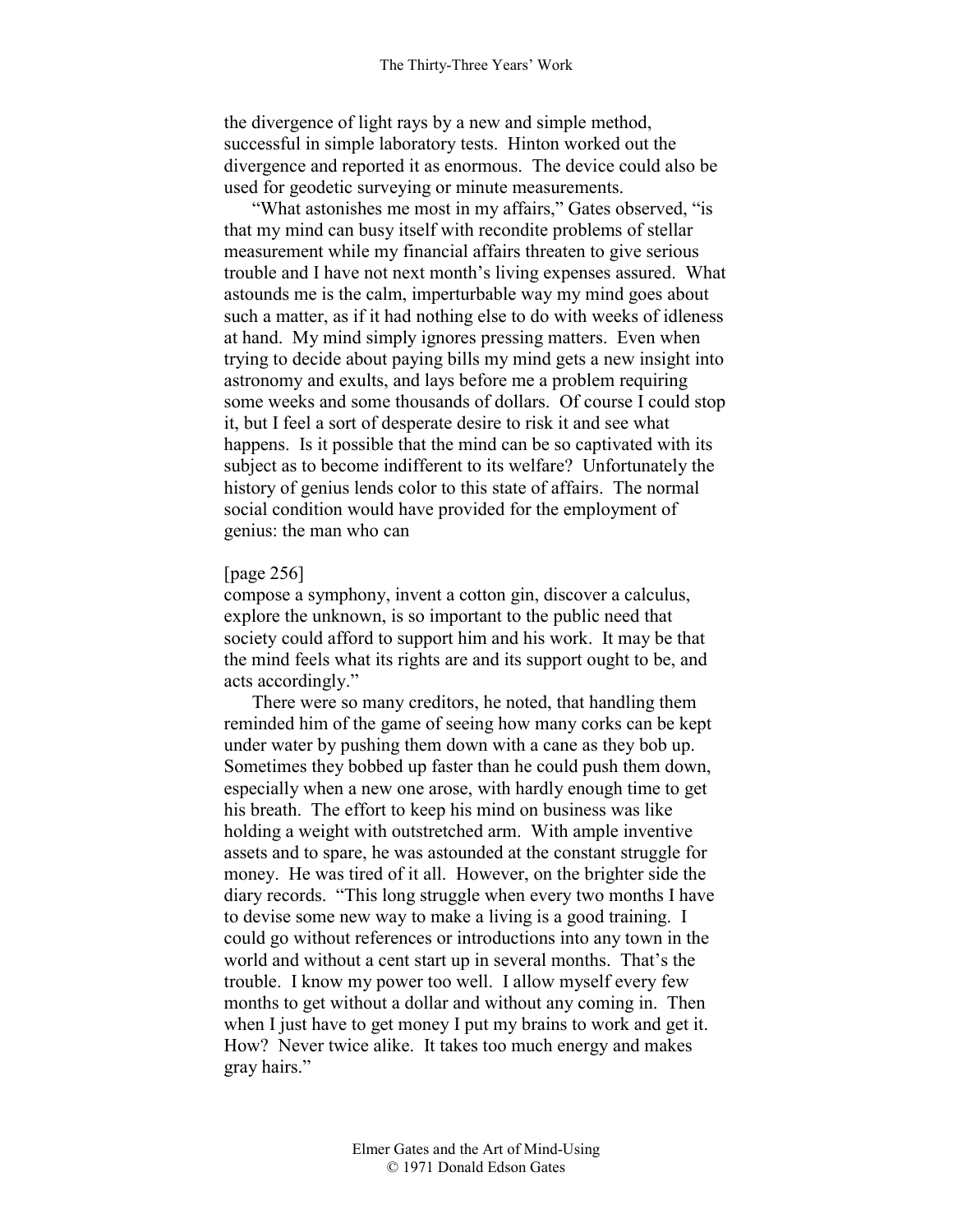A few months later he wrote: "This struggle has been a great help in almost every way. No time has been lost. The real work has been getting more right in my mind; am better able to guide the whole movement, stronger and better equipped in every way for my mission. My courage is stronger, judgment better, knowledge of people greater, my influence in the world has been steadily growing. I am not far from success.

"To get a motive, a clearly defined purpose with its inducement of desires, hopes, ambitions, dominant in the attention and conduct is the road to success. The outcome of a man's life is based on what he does; what he accomplishes is based on his conduct—his work, and this is the outcome of his purposes, in turn of his persistent motives—of his esthesias. Out of esthesias

### [page 257]

arise purposes which to be carried out require knowledge, which is a tool; the intellect is a tool used to satisfy the esthesias.

"Intellections are an expedient tool of the struggle for existence, evolved as the fittest method of enabling a creature to satisfy its wants and escape enemies. Knowledge of itself and surroundings is indubitably the only way. Its wants drive it to seek satisfaction and this is the beginning of motives, purposes, conduct. Knowledge is required to satisfy esthesias; its energy of effort and persistence of conduct are proportional to intensity of esthesias; hence esthesic training and development are the basis of ethical and moral training; at last a clear psychologic basis. Taxonomic association and re-functioning and introspection augment the intensity of the esthesias and thus the force which drives the engine of life."

Another problem considered with his work was accepting aid from people of various beliefs and cults, such as the mystics generally. Gates had refused to lecture to scores of their societies or to write for their papers or affiliate with their movements; refused hundreds of occult, pseudoscientific and Psychical research societies. Some wrote: "You would be surprised to what extent your public expressions are in use among us. We look upon you as one of the great Revelators to humanity." He considered their methods not scientific; yet it would have been easy to have become a foremost influence directing several million people toward better methods. But he could not risk having them create the wrong impression by quoting him for their purposes.

Interspersed with his diary records of financial struggle would often crop up a note regarding Consciousness such as that the study of it is as natural as the study of nature. On the day of his creditor-bobbing game: "What impressed me most all morning is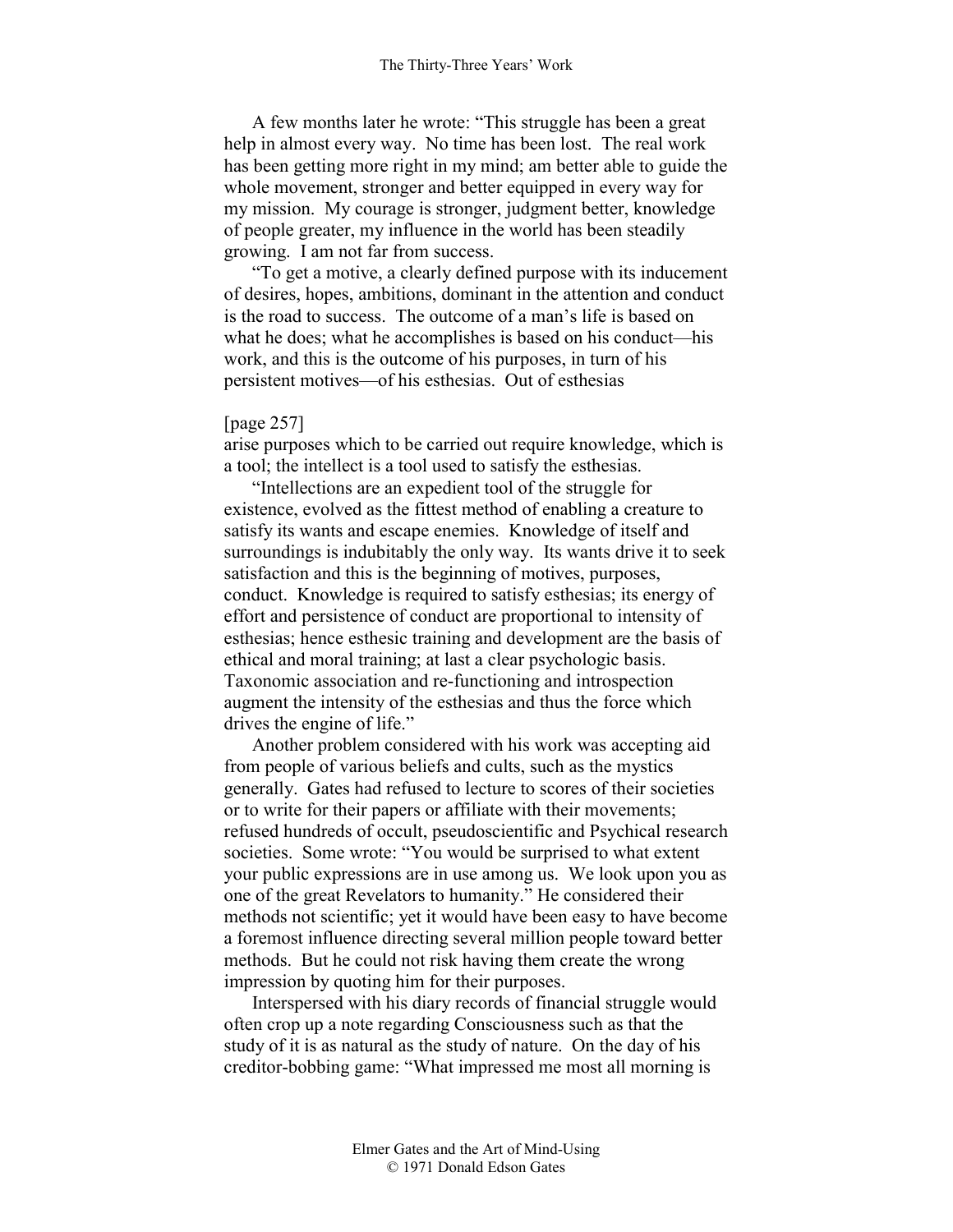the disparateness of Consciousness, not deducible from any postulate. I am sure the secret of Cosmos lies in it."

Late in 1903 he decided to bend every effort to the one purpose of completing his message—not merely writing but making whatever further investigations and discoveries were necessary to complete it as fully expounded, to carry out the plan it outlined

#### [page 258]

and make it self-executing. Not until then should he organize the movement and perhaps the institution. He changed other plans: he would not teach a class until then.

In that year of 1903 he wrote that he hoped in the "Introspective Diary" to give a little sketch of his mental life during an interval that seemed to be a transition between two careers. On New Year's Eve he summarized that year: "A difficult one in many ways, but better than expected. Several discoveries stand out as its most important events: basis for taxonomy of the esthesias and conations, and understanding their meaning; method for quantitatively measuring subjective conscious states; measurement of stellar distances; psychurgic principles of business for institutional work. The article on immortality from new standpoints attracted notable attention; of many inventions, gem process and separators most important. Made progress in selfstudy of Consciousness and introspective diary; worked on principle of endoconsciousness. (As stated in a letter to Professor Parsons on Endophenomena, Consciousness must take place in the substance of particles and not in the intervening space, or vacuum.) Spent summer at mountains and seashore with children." During the year a bust of Gates was sculptured by Louis Potter.

The diary record of 1904 starts with the observation: "A student who tries to remember what some authority has said rather than recall some experience of his own is not on the road to success—has not the secret of genius. I have always believed that genius is not so much a superior mental capacity as a superior method of looking at things. It spends much time in completely understanding fundamentals and dwells on them for days and days, while talent learns by heart the statement of some authority in a few hours."

Another superior method of development is the introspective diary, Gates emphasized. "A mentative diary forms the habit of studying your own mind and simply and directly expressing spontaneous ideas and insights; and to do this is genius. Reveal

### [page 259]

any part of your unconventionalized self, and you reveal humanity to itself. This reveals in time real motives and powers, keeps the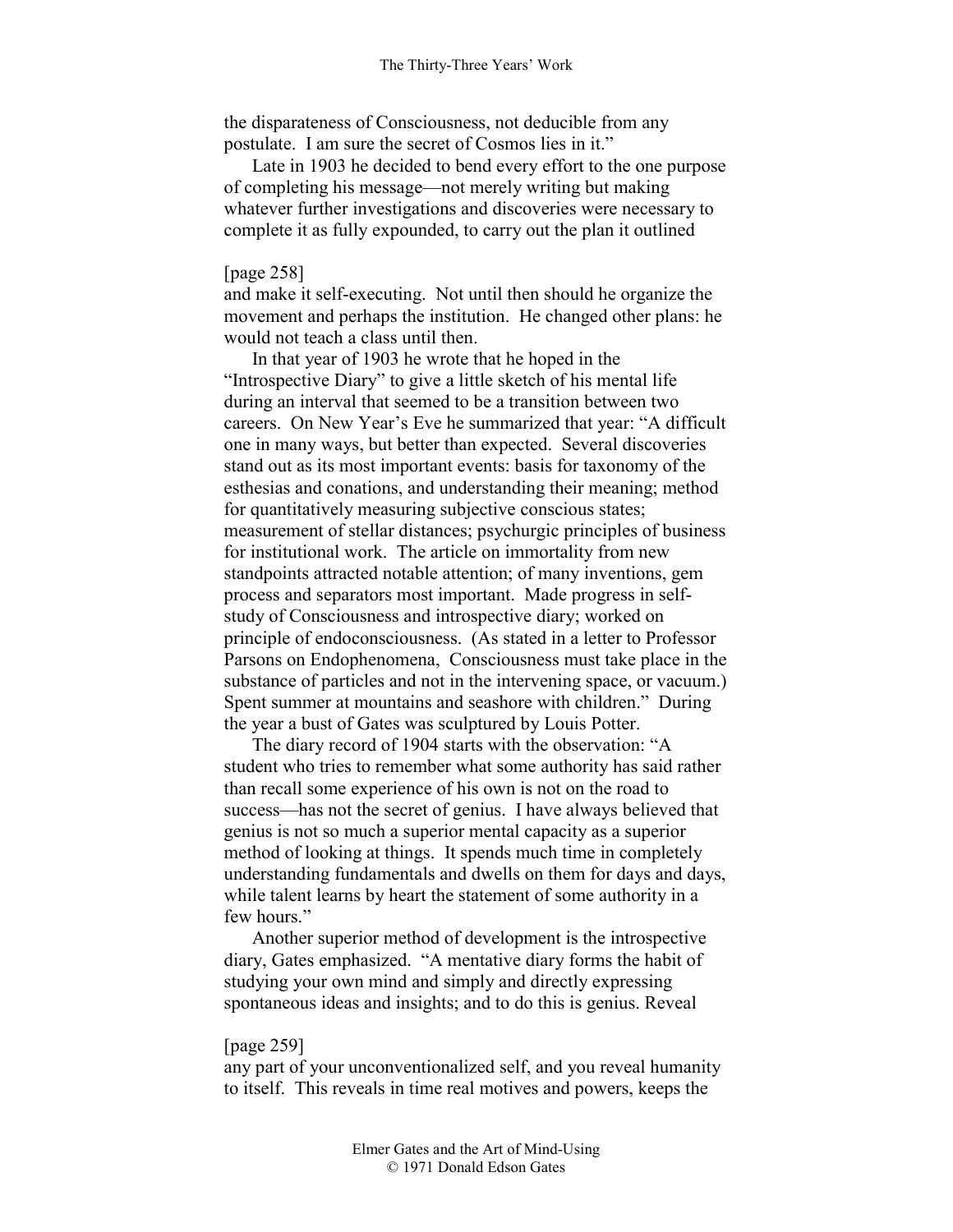higher parts of the mind functionally active, and thus develops it. If you truthfully record every event in your inner and outer life, you will soon grow ashamed of certain phases of inner events and your interpretation and use of outer events, and thus the mind will tend either to stop or modify them. Some way must be devised to keep the Awareness at its job of governing the mind, and the mentative diary does it daily. But it takes a few years of faithful record to make a start.

"Do not fail to record every idea and tendency and event," he continued; "you will forget it if you don't. These ideas, you will find, are necessary units in a synthesis of thought or action towards which your mind is progressing. Besides, how will you classify your mentative data if you don't record them? There are many other reasons of still greater importance for the daily record, at the time it occurs, of every inner and outer event. Only by its study long afterwards can you judge of your progression or retrogression along different lines. Science is greatly in need of such studies.

"The record should not be made in the evening when tired, but always at the time when the charm or despair of the theme is uppermost. How can you study your mind from memory when you know after a few years you have forgotten 99 percent of the ideas and conducts? Never conceal anything from yourself. It will take a long time to assume that honesty which can impartially criticize yourself. Only by seeing in each instance what the Awareness is aware of (and not what you think or feel about it), can you make a truthful record; and an untruthful one is not worth making. Perhaps the greatest mistake the novitiate makes is the persistent illusion that the esthesias, especially wishes, are of our own volition; they are not, but as much a part of the cosmic order of events as the rising of the sun. Another similar error is the venerable lie that it is by the will that choice is made; choice is involuntary esthesia.

#### [page 260]

"To look into yourself by the Awareness is the most useful and amazing power in your life. The Awareness simply witnesses!"

This Daily Mentative Record later became the basis of his "First Lesson in Psychurgy," and is the secret of the development of self-expression.

"I try to mentate on business," the diary continues, "but my mind refuses to do so; that is my serious dilemma. I try to like business and my mind won't. I try to plan how to handle my affairs and my mind gives a new supply of ideas on psychologic and World Work matters. It may be that I am trying to interfere with some cosmic purpose that has a different end. How I would like to think so."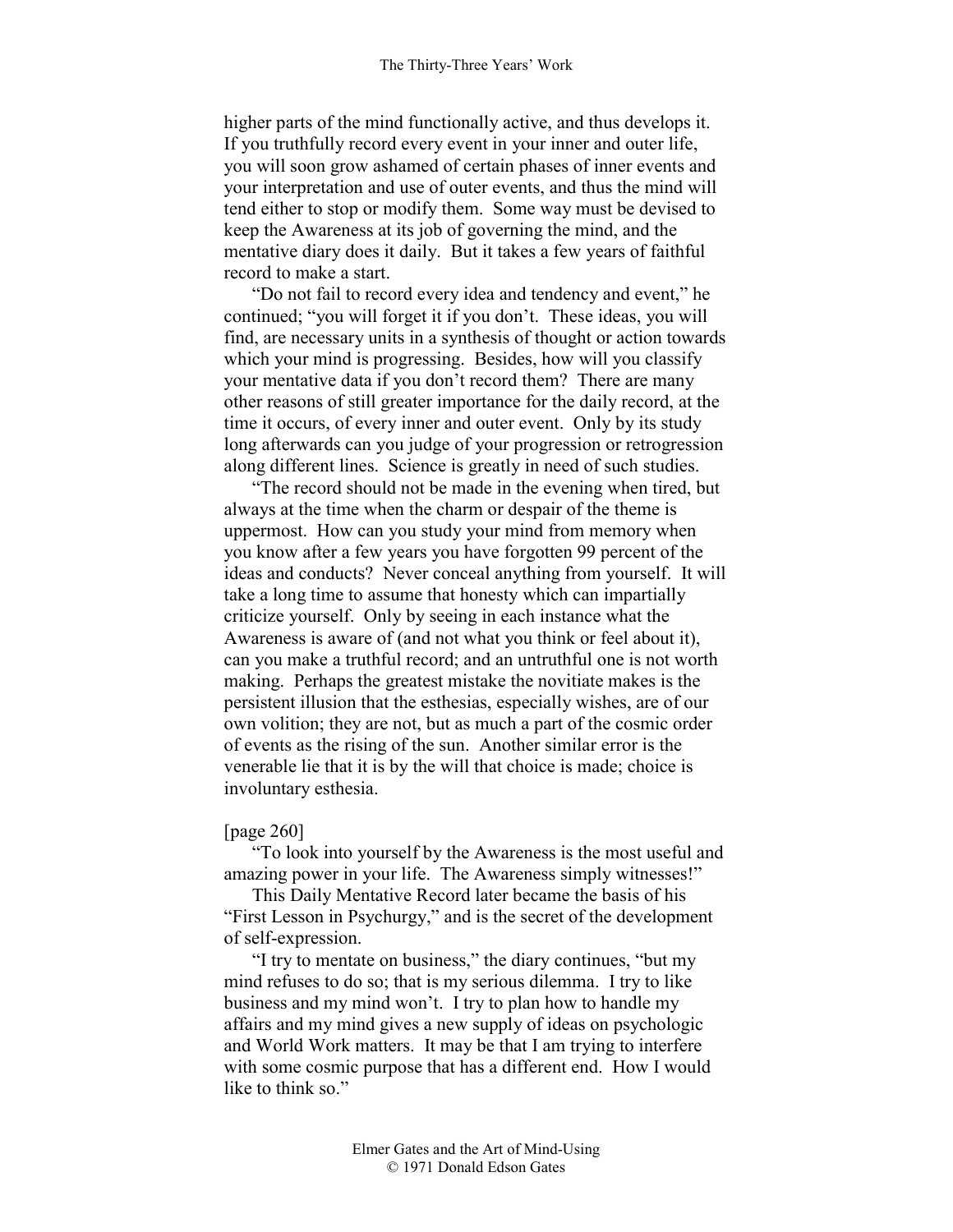In February the diary notes that he seldom recorded what he read but that he read every day, especially at mealtimes. Recently he reread the volumes of the Monist, Whitman, works on physics, the history of philosophy, and French grammar and lexicon.

In March he sold an option until June on welding inventions. The deal came as an opportunity he did not seek. Such deals, he noted, came easily, while those he sought came with difficulty. He was almost inclined to quit trying so hard and let things go as events and opportunities let them. In early April, taking a walk with the children to hunt spring flowers, he was more puzzled than at any time at Chevy Chase about what course to take in financial matters. It seemed that he was going toward some total change in plan regarding the debt and business. In June he was distrait, could not settle upon any one dominancy. It did not seem right to sacrifice his assets to a selfish capitalist for a bagatelle when they should belong to the institution. But by mid-summer his mentative period related to his whole life's work: to apply the Mind Art to the content and purpose of his life, its work, its relation to the world, its units (people, knowledge, affairs). His view was rapidly enlarging, with renewed enthusiasm and conviction. The debt no longer figured so conspicuously in his larger plans, would be

#### [page 261]

incidental. "I am tired of this struggle," he wrote in July, "sick of the constant attempt of those with whom I deal to shirk and cheat. What a sad chaos of greed and injustice modern 'business' represents. Moral and ethical considerations are almost unknown in transactions, only gain, at any cost to the higher elements of character."

If he could only get a dominancy on business! Some aspects of a dominancy he described as follows in July 1904: "If I ask something important to come into my mind I begin the asking process by a certain kind of attention, not necessarily to any subject except I want a new idea of value to me. But I do more than hold a state of expectant attention; I am dimly aware that it must be a discovery, an invention, a business idea, or an impulse leading me to some deed. I dirigate to the cerebrum introspectively; it is difficult to define just what I do. But I am AWARE to the fullest extent of all I know and want. Several hours or days or weeks of this state are necessary, kept up intermittently with appropriate rest intervals, and always the mind produces results I am glad to get. If I keep up this dirigative introspection long enough I become aware of cerebral fullness, blood goes to the brain and I become more and more unaware of my surroundings, absent-minded, and desire to be alone. Gradually certain subjects come uppermost in mind, and suddenly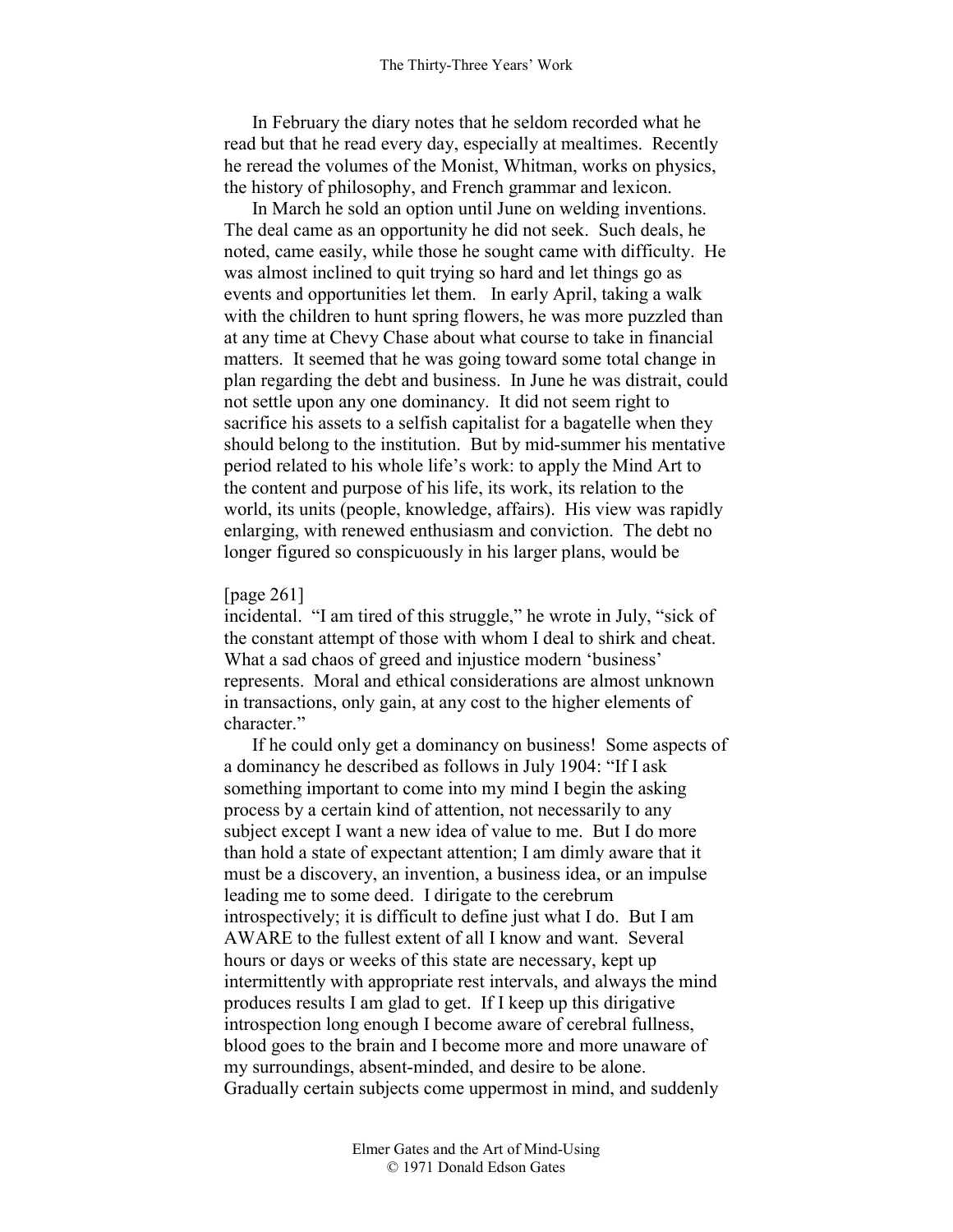a new idea, invention, or impulse takes possession of me. Up to certain limits, the longer I keep at that subject, the more I become experimentally acquainted with knowledge on it, the more discoveries and inventions I make. After a time the mind gets tired of that subject, wants a rest, and then takes up some other subject. In developing a subject all methods of accumulating verified knowledge must be brought to bear: experimental investigation, the mind's total knowledge of that subject must be kept classified, the application so far made of that knowledge must be studied, and practical specialists conversed and worked with, systematic ideation carried on, re-functioning of the mental content, and so on.

"Now the next time my mind does all this, its subject ought

### [page 262]

to be my life work as a whole. Or perhaps it will attack the money problem first."

But other things also occupied his attention—pleasanter ones. Back in March he notes Elmer, Jr.'s birthday luncheon on the 28th: "It is pleasant to see my children enjoy a party of their own. I had no such experience when young. I hope Elmer, Jr. can give his children a better time than I have given him."

The matter of training his children also came in for its share of consideration. His diary records at that time: "The matter of systematizing and regulating the domestic discipline of my children to conform somewhat with well-established pedagogic and fundamental principles continues to press on my mind. The urgent self-activity of childhood must be directed and not repressed, and discipline must be a matter of training and nurture and not scolding and correction. Every child has its inalienable rights, and these are some of them. Nothing is more pitiful than to see a child scolded for a wrong habit—a habit is a stern ruler; the proper way is to give hourly attention to training until a good habit is formed.

"I must select a few fundamental principles and insist on their being applied and consistently carried out. Repressed activity leads to all kinds of nervous troubles, bad habits, and spoiled dispositions. The child must be constantly active, physically and mentally, to be healthy. If plays and works are not devised for children, they must devise their own, often with barbarian mischief. Our duty is to direct this activity preferably by play; this was Froebel's contribution. Pestalozzi taught us to proceed from the simple to the complex, from concrete to abstract; and Parker taught to learn by doing; Baldwin that a child learns by imitation, and so on. These are well established principles, and it is nothing less than criminal to cheat a child out of his advantages.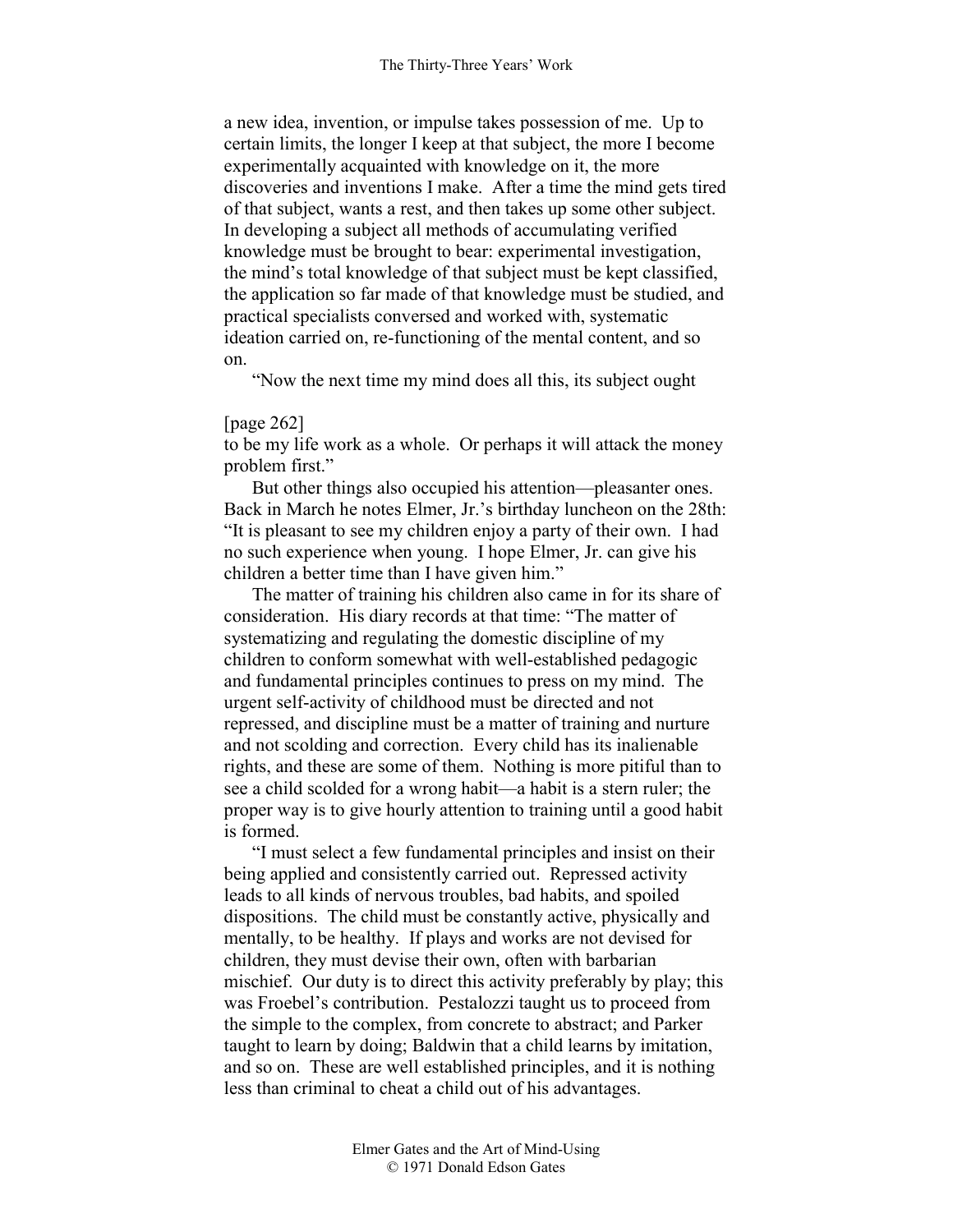"A child is a cosmic self-activity that develops by learning habits, by imitating them and doing them; and its direction of development is that of learning the language, customs, and

### [page 263]

knowledge of the world to make a livelihood, a citizen, and a parent, and to attain happiness and usefulness.

"Spencer has taught what knowledge is most useful and the order of relative utility. First the child must be taught by training and nurture self-preservation; must acquire hygienic habits, preserve its health, be properly fed. Next learn to make a living, which requires knowledge, morality, and ethics, and so on.

"Imitation is the most powerful factor and training next; and an education must proceed and be measured by the habits that are actually formed. It does not suffice to tell a child: 'Don't do that'; it must be trained by repeated and constant practice to do the right thing until it becomes automatic. A clear understanding of the law that a child cannot help imitating what it sees, and that the secret of getting it to do the right thing is not by telling it not to do the wrong thing but by lovingly making it do the right thing so frequently it becomes a habit, will solve most ordinary problems of parental duty and childhood rights. One must not forget that to keep the child happy is an essential to its health; that it must be active; that it has a natural and legal right to the guidance and nurture of its parents, according to the best knowledge of the time.

"A parent must remember that a right habit and disposition formed in the child will be an ever-present guardian when it goes out into the world. No greater punishment can come to a parent than to see an adult child suffer heinous punishment for a crime or mistake due to defective nurture and training. No greater joy can come than success traced to early training and example. Give your child love in the true and right way with good training, and when it gets older it will return it with compound interest. A parent who does not strive at any sacrifice to win the loving devotion of the adult child, misses the best thing in life; and this adult love must be based on early example, habit, and training. No adult is ever so severe and correct a critic as a child is of the delinquencies of a parent.

"Tomorrow is Elmer's birthday—nine years old. I will give

#### [page 264]

him two Japanese fairy-tale books to show how an untrue story may teach a lesson; how a false creed may teach a truth; and finally, how much better to teach the same truth by true stories. . . . My children are being raised in the atmosphere of war among the nations. Elmer has already lived during three!—Cuban,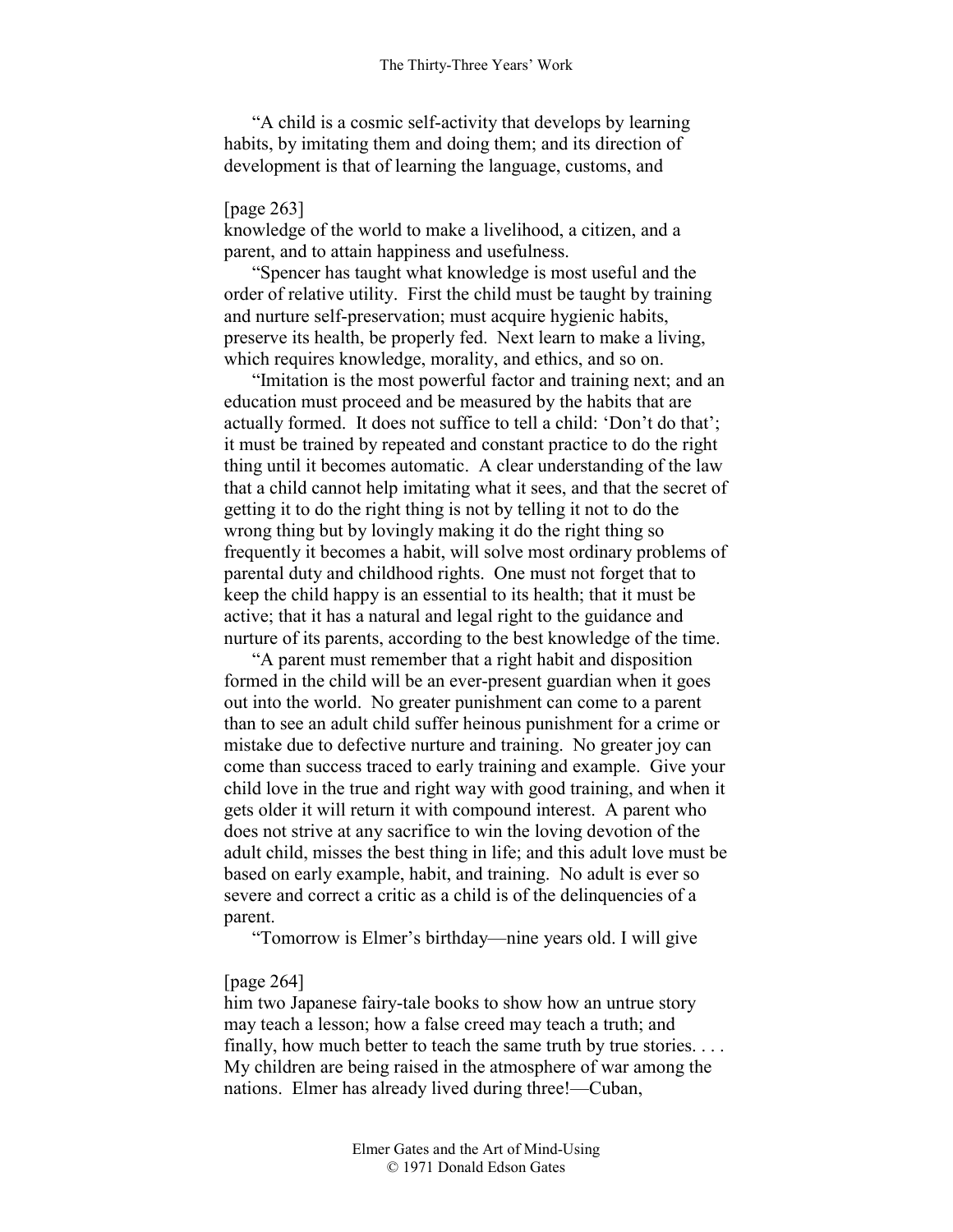Philippine, Russo-Japanese. But such is the real world they live in"

Early in 1904, Gates was able to formulate a growing insight into the cumulative evil effects of false knowledge that impressed him as a significant event. "For long ages of evolution the brain of man has been growing largely under the shaping influence of lies and illusions. More and more as he has advanced from the untheoretical simplicity of anthropoid times towards civilization his brain and mind have come more and more under the dominion of false beliefs, superstitions, and non-alethic systems of thought. He has had his anatomic and psychologic structure shaped into an abnormality so it is no longer a copy of the macrocosm. Of course as far as the great groundwork of daily life acts the mind remains normal, else the species would cease. With the exception of such acts and facts as of everyday verification and use, the mind has been almost wholly falsified by the *systems* of customs and belief; by false ideas, images, and concepts; false sentiments; by age-long hypotheses inwrought in the fabric of language, so the mind's perceptions and understandings and knowledge and contents no longer are in congruity and harmony with nature. The mind largely represents *that which is not*. For thousands of centuries all the viewpoints of the mind have been falsified by illusions, delusions, beliefs, myths, traditions, theories; every conception of life and death, self, Cosmos, stars and animals, of emotion and duty has been misshaped by guesses and lies, and under all this the mind has acquired hereditary habits and the brain has inherited structures that are *abnormal*—insane! All kinds of beliefs have attempted to pervert the normal feelings; every normal emotion has been thought unholy and all kinds of abnormalities have been forced upon them. Faith has asked Consciousness to disregard facts, and thus

### [page 265]

man is yoked to a domain of False Knowledge enthroned in his mind. In some way, which I cannot now describe, this discovery of the inherited abnormality of mind is the *most important thing I have ever written*.

"Lately the world has been awakening to science—the first world movement—the first religion based on demonstrated knowledge, and the culminating achievement is that in which the mind becomes *conscious of its own mental method*, reduces its functioning to an art and finds how to rectify its own insanity by an appeal directly to the experiences of Consciousness.

"If the mind is normalized—sanified—it will no longer want all that now breeds disease, crime, ignorance and war, no longer refuse to do what it knows is best; it will transform the world. In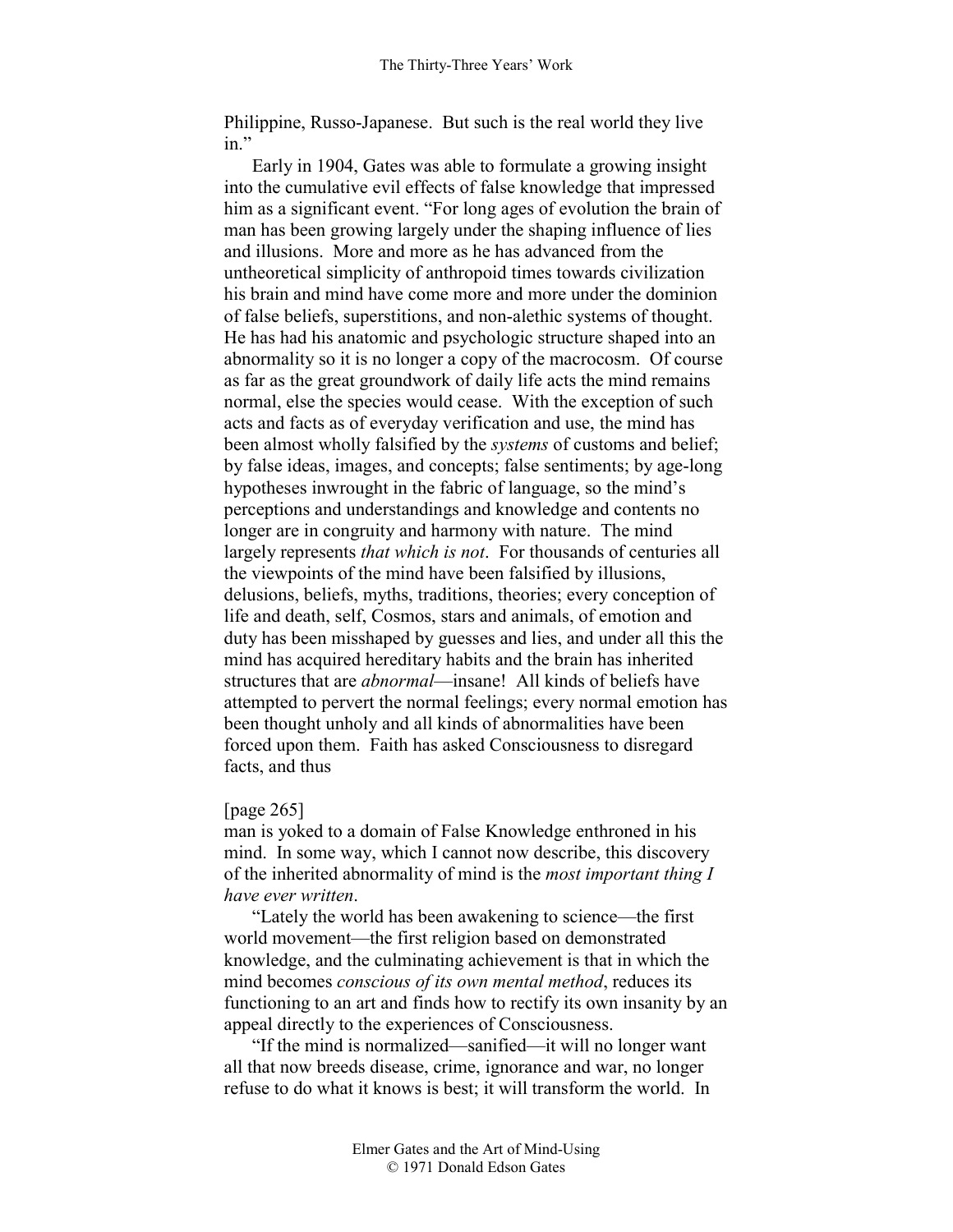contrast to the ataxic, non-alethic abnormality of the evolved mind we may place the eutaxic, alethic normality of psychologically classified, conscioused knowledge. The tearing down of the inherited insanity of the ages and the building in the mind of the demonstrated sanity of psychotaxic science—that is the worldwork of the coming cycle.

"It is appalling to contemplate that 95 percent of the mental content for ages and ages has been utterly false.

"How is it possible that in this Cosmos with its eternal experience there can be such horrors of crime and injustice as we daily witness? How is it that people are ignorant and brutal, that they will not do as well as they know they ought, what they know and believe to be best? Why is there war and oppression? Something is wrong in the Universe. I have told what is wrong: man's mind has been deceived and misled by ages of systematized falsehood and abnormal custom; it is diseased and insane. Its salvation lies in sanity.

"What is sane? That which is true! How find it? Through Consciousness—it knows some things absolutely true from which as a criterion it tests truth. Consciousness is sane. The mind has been mis-built by theory."

At the same time he developed this companion insight: "When playing a musical chord one may focus the attention on

### [page 266]

[any] one of the notes until it is heard distinctly above all the others. In looking at a landscape one may limit the attention to a certain color until it becomes unduly accentuated. The same principle applies to an estimate of a person's character, to a subject of reading, to any mental process. Therefore it is necessary to apply the method of systematic mentation according to a synoptic list of all mental processes relating thereto, and also from each branch of knowledge, that each characteristic of the object or subject may be accentuated in turn and each mental process made dominant, and then all united in one equalized view by refunctioning and introspective dominancy, which is a unitary or totality view. It is impossible to over-accentuate the importance of this practice of the Mind-art. Only by having each characteristic alternately dominant can they be made sufficiently vivid to enable the introspector to get them all in the same light when 'photographing' them for a totality view; only by applying each mental function in turn can the mind handle the subject as a mentative whole.

"The greatest danger encountered by the mind next to insanity, false information ('pseudognosis'), and ignorance, is a one-sided view of a subject.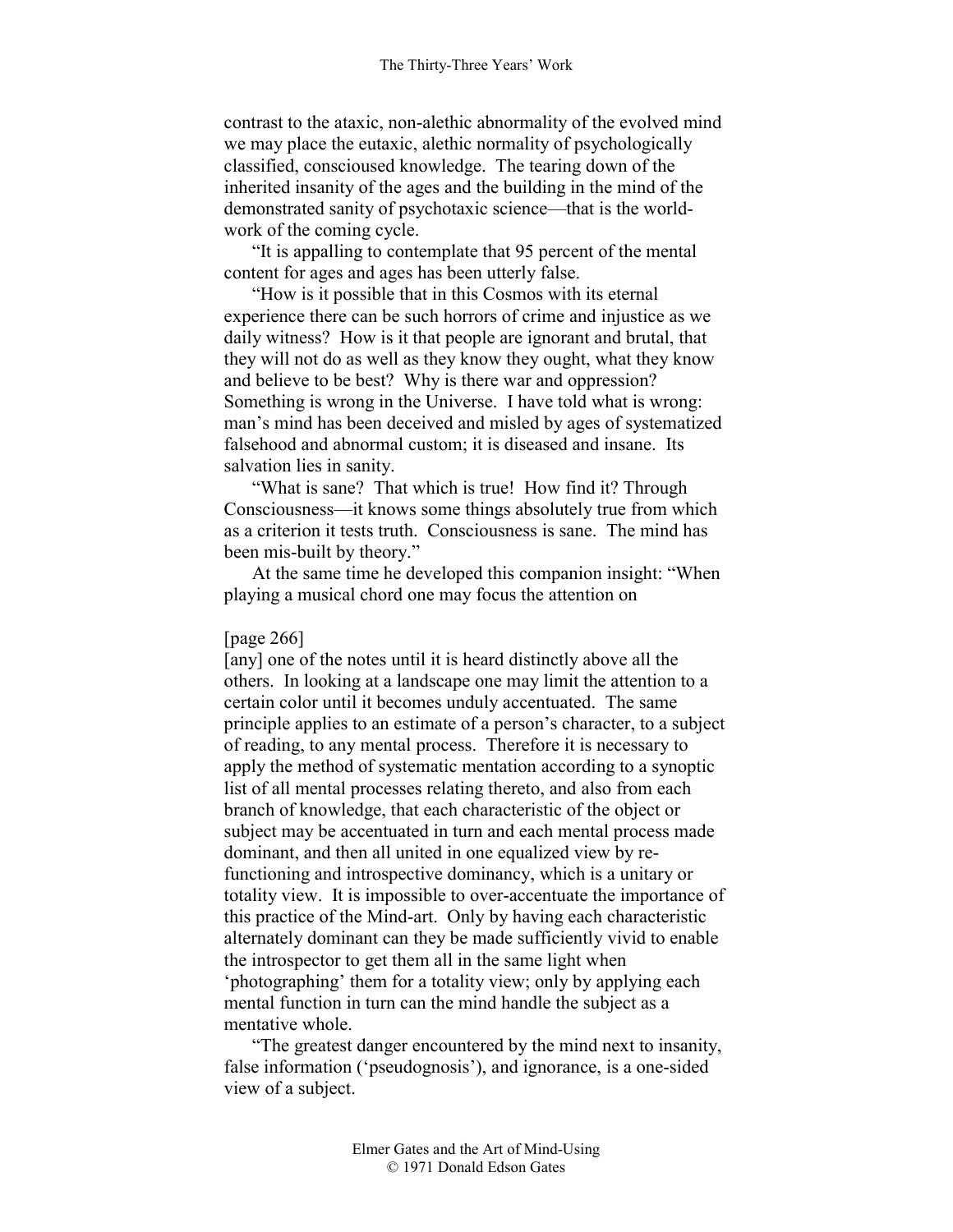"The whole revelation of science must be assiduously sought along each and every line so that when conditions change in ourselves or environment they may be met. Only with the totality of discoverable knowledge can the weal of man be safely entrusted."

In August 1904, Gates noted: "Just 16 weeks till the mortgage is due. If not paid I will lose all these properties and most of my inventions, with a judgement hanging over me unless I go into bankruptcy, which though my legal counsel and friends urge, I will not do. Yet my inventive assets, if developed, would easily be worth 100 times the debt. Do I want to pay \$200,000 for them? Yes, as a matter of honor but no other reason. Will I be able to pay the big debt? If not, make up my mind to make the best of it.

"I am not up to par; agraphia makes it difficult to write,

### [page 267]

producing numbness and cramps in fingers, headache, nausea, slight dizziness of eyesight, and when I use the typewriter or too much longhand my heartbeat is increased to 100 or 128. All of which means I must rest as soon as I can. Long worry of the most acute kind, overwork at persistent thinking, have combined to render an almost impregnable constitution sufficiently weakened to make a breakdown liable if not careful.

"No money coming in or in sight. Various agents not heard from or have failed. Have a pay order to write an article on 'What Is Matter?' for a syndicate of Sunday magazines. I am at the darkest hours financially," the dreary record continues. "Is it the darkness before dawn?

"I feel better. Pearlie helps me most at my real work."

Pearlie—Alma Pearl Edson, his sister-in-law—came to live with the family as a girl of fifteen. She soon found a place transcribing recorded dictation, typing manuscript, especially the "Introspective Diary," and helping with housework. As part of her training she was made governess, or mentor, to one of the children, Donald. Later she became secretary, financial assistant, and psychurgic student; she remained unmarried and devoted her life to the psychurgic work with "an outstanding devotion and uncommon loyalty," sharing the family vicissitudes and rewards.

In September, Professor Albert van der Naillen, president of The School of Engineering of San Francisco, came to consider the advisability of presenting some of Elmer Gates' matters in Europe, where he was going. He visited at Chevy Chase for a few days. "A fine, noble man," the diary records. "I wonder what will come of it?" Van der Naillen had written to Gates: "I have never met a man during the half century of my scientific studies and researches who has accumulated in one person such an array of scientific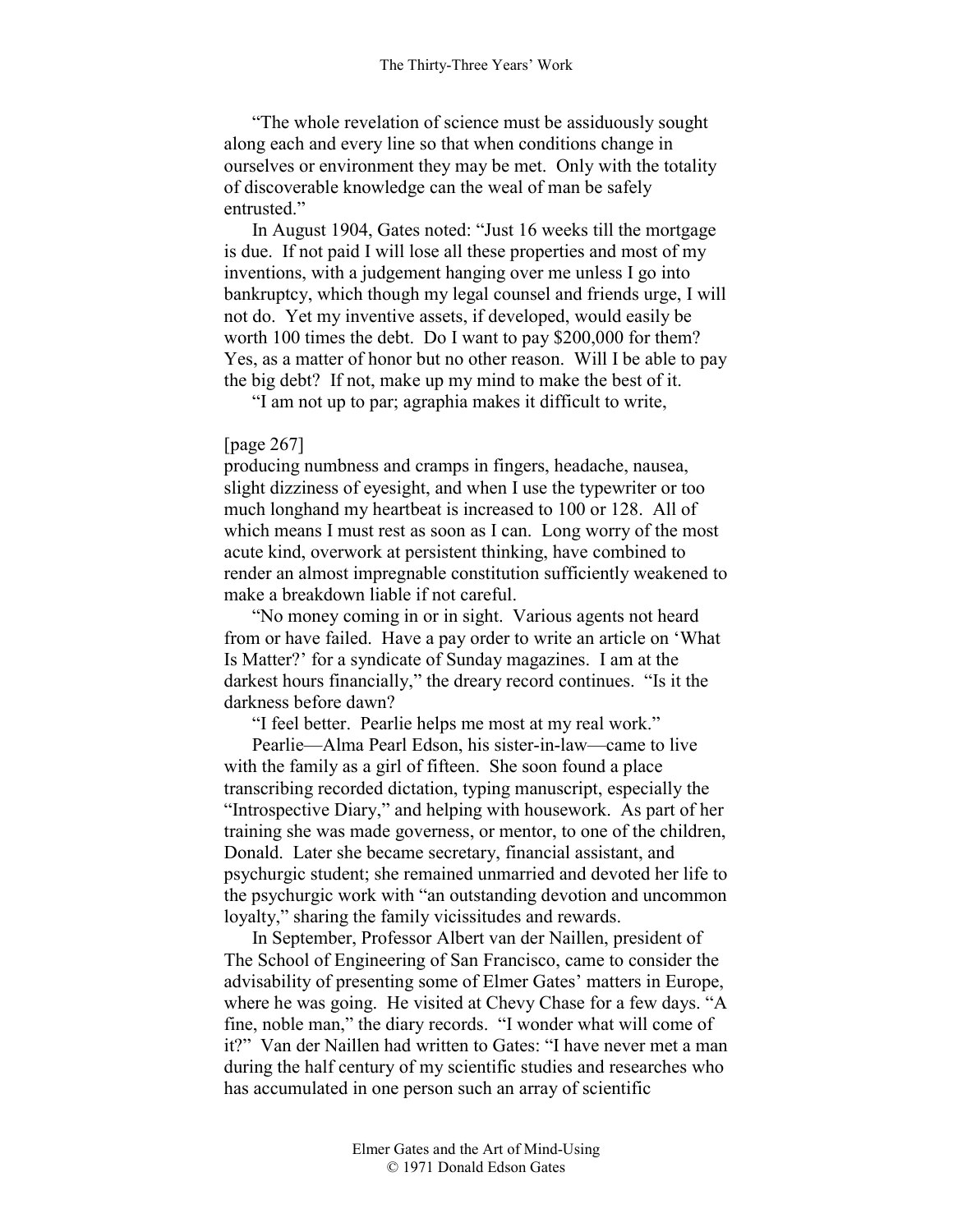knowledge, such unbounded high, scientific intuition, as you are endowed with-and you know I am acquainted and in correspondence with the most scientific men of prominence in Europe."

In October, Gates wrote a "Supplement IX: Business

# [page 268]

Arrangements for the Special Preparatory Work," which pointed out that his main work had been disguised as inventions under the mask of business. "The epoch-making science of Consciousness has been kept in the background of a picture across the face of which has been posted an advertisement saying money from inventions." Consequently he feared that he had not met those philanthropic people of means who would be interested in his real work, but only "selfish promoters, traders, and thieves seeking opportunity to make millions."

This preparatory work was to take three years for the exhibits in publication, laboratory, and organization to be ready before solicitation of funds for the work. He wanted the money to start the science department, not to develop inventions. Any deal would chain him to inventive exploitation for six or more years, and he could not spare the time. Perhaps he should seek a donation. He had never seriously considered it, but always thought he had to make the discoveries and give his life to the work, making his living independently, and by inventions support his researches and endow the work.

In spite of erroneous press reports of large donations, he wrote in 1903 that of the \$500,000 expended during the preceding decade, only \$14,000 was donated; and that was the total amount during his lifetime. (The contribution from Mrs. Hearst had been largely repaid, mainly because her son demanded an interest in the inventions.) He spent several weeks in New York meeting wealthy people. Friends at various times brought his work to the attention of the leading philanthropists of the day. But as he pointed out later, without his demonstrative exhibit his work could never be adequately presented so as to be understood in the limited time given to its consideration, and it did not fit established patterns of philanthropy. He deeply regretted that people did not see the opportunity of psychurgy. As he said, "I must make money. No one will donate several hundred millions to this work, unless I do; and I cannot unless I make it first."

The sixteen-week mortgage deadline soon came. It was deals,

### [page 269]

options, near deals; some money, no money; judgments and threats of lawsuits; last-minute delays and un-kept promises and contract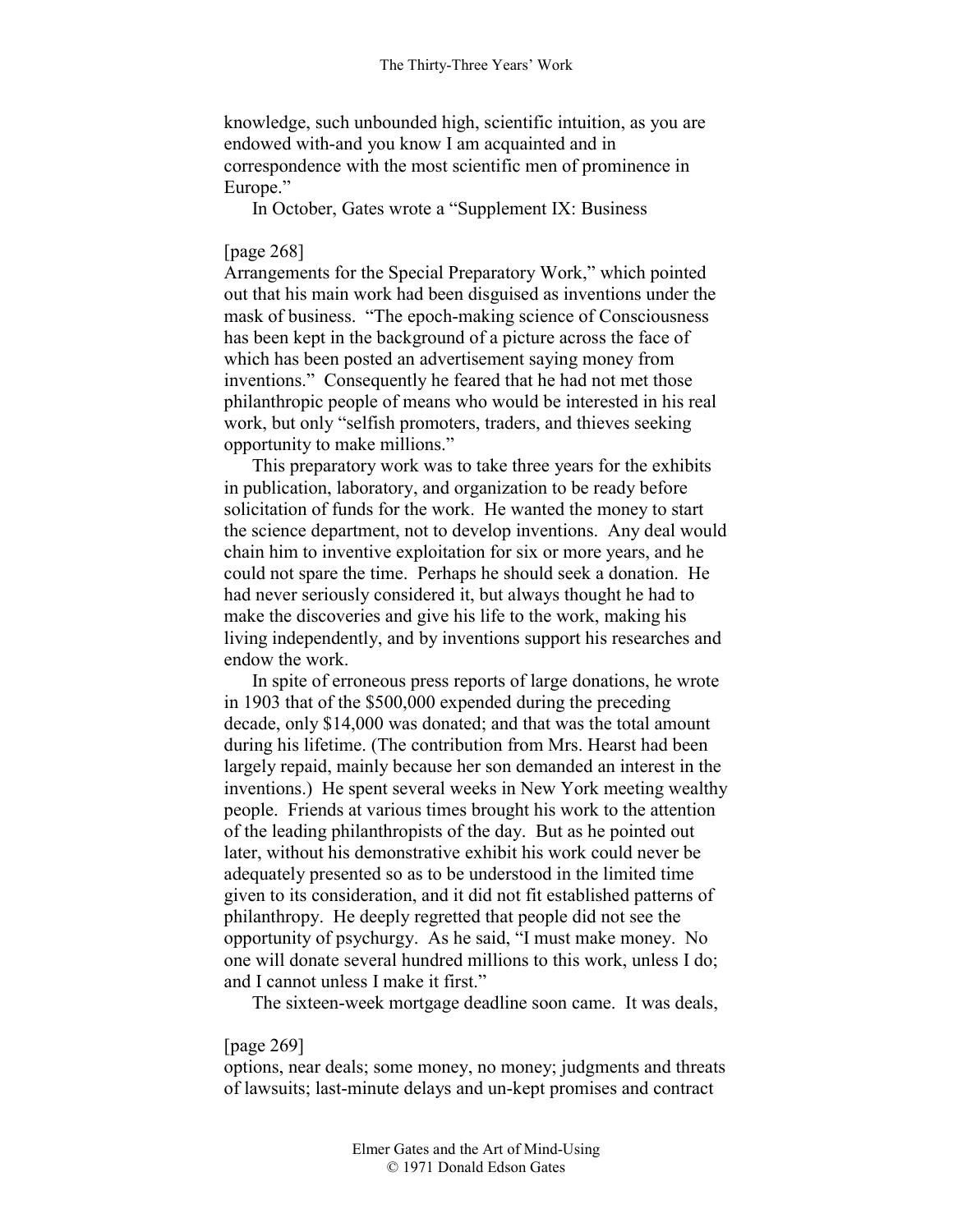failures; disappointments, worry, and illness; no solution for the big debt. By November 1904, the Chevy Chase properties, laboratories, residence, equipments, and listed inventions (152, including 87 U.S. and 34 foreign patents) belonged to Mayer. From then on rent was paid, and interest to maintain the option to free the inventions upon repayment of \$100,000.

Near the close of the year, through parties introduced by his friend Nicholas, a deal was arranged with a Canadian steel and iron company based on Gates' method of separating titaniferous particles from Canadian magnetite. The method was approved by experts, and \$250,000 was to have been paid January 30 if the promised option on the selected sand deposits could be obtained. But at the last moment the man who had promised to deliver failed because he had only an option on an option whose owner was in Europe at the time. So the deal was postponed, leaving Gates only one day to handle the Chevy Chase situation for the coming year 1905. He met Mayer and Mayer's lawyer, and accomplished what he wanted: a year more, lower interest, and an option for outright purchase of all interests of his debt. He then had five months to pay the 4 percent interest for the year, and could sell any invention in the list and apply three-fourths of the net profit toward the debt. "Ends better than planned," he noted. "Still here and likely to be as long as I like." Then he added: "Only by becoming rapt with the persistent awareness of the immediate presence of The All can one become holy, good, above wrong doing, beyond immorality, consecrated. Such a life I want to lead."

But by March his diary recorded: "The depression due to my inability to get out of debt after such a long struggle, to my want of money for living, to threatened lawsuits, to the 'talk' that is going the rounds about my financial troubles, the almost hopeless situation in which I do not see how to get money, the delays in the deal which promised a quarter of a million dollars; and other worries about which I do not talk; the struggle I have

#### [page 270]

before me to regain what I lost through unauthorized newspaper articles—and this and more hangs so darkly over me that it destroys my appetite and gives nausea. I am almost ill. I am nearer to discouragement than ever before. Reading the way in which Bruno and Galileo were persecuted for telling the truth almost makes me lose confidence in the beneficent ordering of events. I wonder if I ought to rely on a power outside myself. Would such a power allow Bruno to be burned to death for teaching truth? Alas, these are hard questions. Perhaps it was better for that time and place for the church to be unmolested, as a general might keep the truth from soldiers to encourage them.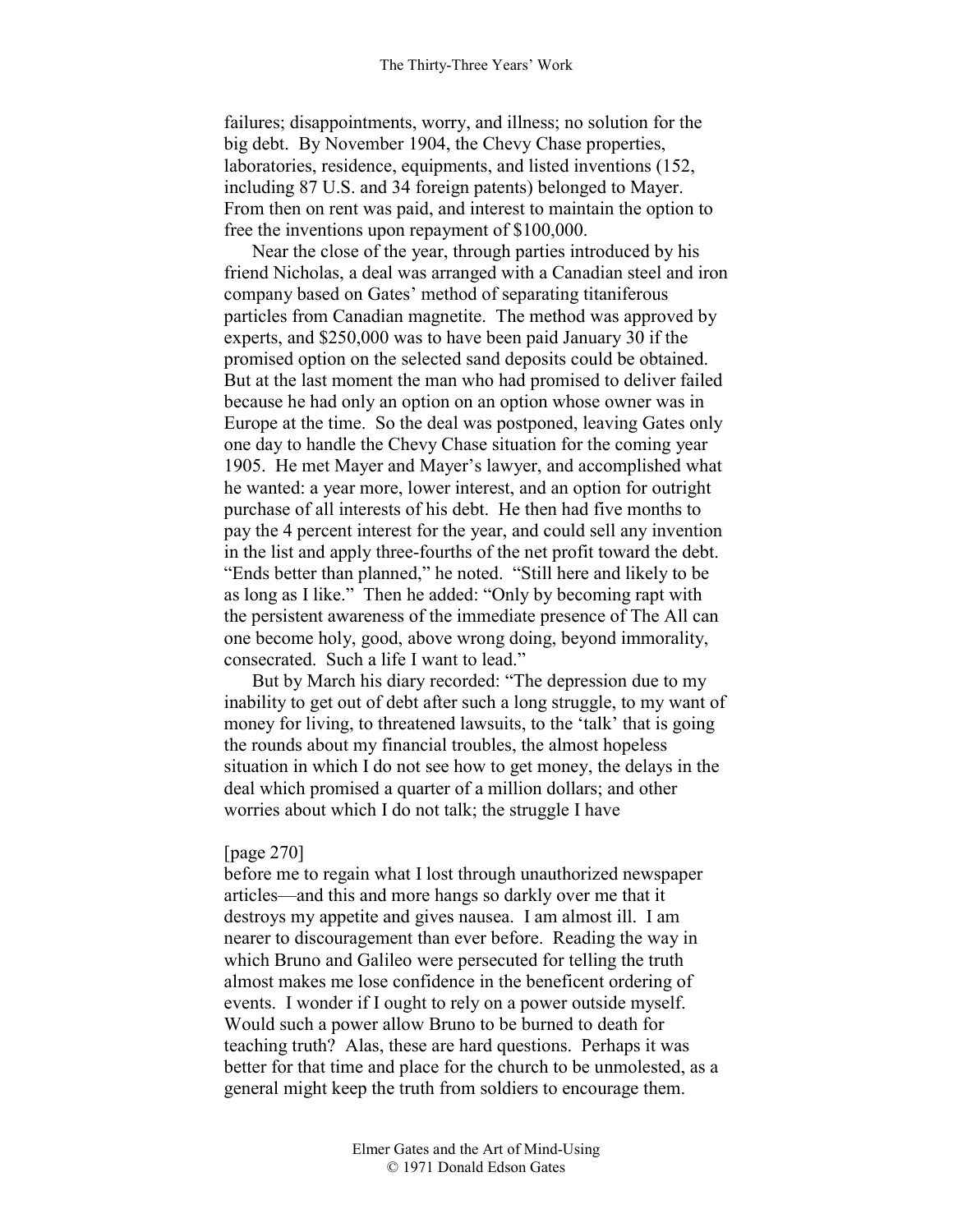"Today I am at the lowest ebb of my hopes and confidence. I am not discouraged yet. I am not 'blue' but weighted down with my burden more than ever before. I have a poorer opinion of myself; I want to lean on someone else as never before. I want to get at my real work as never before. I am saner about my work, able to do better work, my plans are nearer right. Then why should I be depressed? I would rather have gotten my recent discoveries about pseudognosis, purpose, judgment-training, and volition than millions of dollars. I would now deliberately and rejoicingly prefer to make several more such discoveries—my whole nature would compel me to this choice. Therefore I know my place in the scheme of things; nature has given me the likings and abilities according to what I ought to do. I have made more progress today than in many months. I am doing what I ought to do, and am succeeding. I do not want charge of a great business enterprise, but simply to be free from debt, live simply, complete my message, experiment and invent a little, make an exhibit of my work for purposes still mainly *to be determined*. That last phrase is the point, mark it!

"I think I will leave Chevy Chase and start elsewhere. I am more than through here."

In June 1905, Gates contracted with a successful promoter and manager of business enterprises to organize the Electric Separator and Alloy Company, preferred stock to be given to Mayer and other creditors to liquidate the debt. After much

### [page 271]

delay, Mayer finally assigned his interests to the company. But Gates was not pleased with the attempt to get control of all inventions by the promoter, who also refused to organize the company unless all the other creditors ( 141 of them!) first agreed to accept stock in payment; and only after great effort did over 90 percent sign agreements. By the end of October, however, the promoter had not fulfilled his obligations, and upon the advice of Searles and legal counsel, was asked to surrender his contract. A few months later, according to New York newspapers, the promoter became involved in lawsuits resulting from questionable practices. He was well rid of. It was in his office, though, that in September, Gates had met John E. Searles, who had organized large enterprises. Searles became interested, visited Chevy Chase with his experts, and undertook to handle the situation. Through Senator Towne, Gates met Morton Frewen of England, who became a friend and also tried to help.

"My main creditor," the diary records in November, "has not at any time made an effort to help sell or promote the inventions in which interested but has many times obstructed such deals. I have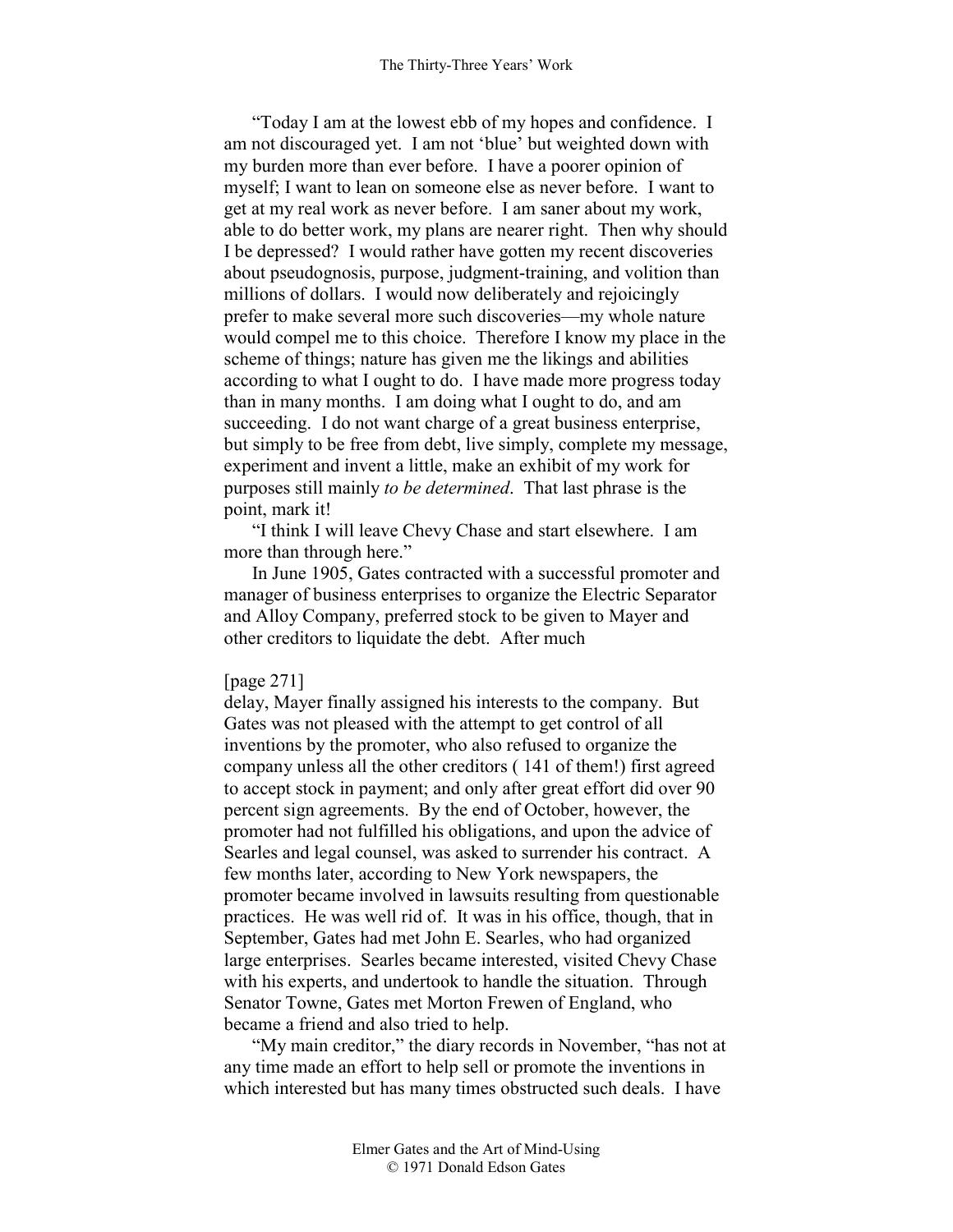one more month here unless I pay rent, janitor, keep the place in repair, and so forth, which I cannot do without help. This struggle is too long and hard; it is no longer fair and just to me or my family or my lifework."

Mayer wrote to Searles offering to give Gates a few weeks option on the Chevy Chase properties, and offered to rent them for \$250 a month until May; but in February he gave notice to vacate or pay \$500 a month.

In the meantime Gates had decided that the business problem was to find an invention that could be sold, and get it ready. A recent invention not in the mortgaged list was his continuous counterflow sand-flow filter, a dirt and germ filter for water. The method had been worked out in some detail; for example, the best "sand" was found to be crushed and graded porcelain or hardbaked clays, a refinement of the art. In March a half interest was sold for \$6,900, and the laboratories were rented for one year until March 1907. Unfortunately the manufacturer

#### [page 272]

who bought the filter rights did not commercialize them because of lack of capital.

In April 1906, the diary noted that the perniciously misquoted "rat experiment" was going the rounds of the papers. (Gates found that a living organism, opaque to short electric waves, became transparent to them when dead. But the press twisted the facts to read: "The soul was seen just as the dying animal became transparent. The soul, which had made it opaque, was seen to ascend.") More important: "Almost to the degree of protest there arises in me a feeling and belief that by some new kind of effort I might attain some great achievement of a revolutionary nature to human weal. There is some-thing in me slumbering, waiting the time I shall one day suddenly find the place where my powers will be tried and used to my utmost."

Other events of recorded interest: "May 6, 1906, 47 years old. I have not done as well as I might if I could do it over again. I would take better care of my health, and for social and business policies take a full set of academic degrees, learn and practice business methods from the beginning; strive to a higher moral and ethical ideal; publish as fast as I discover; keep out of debt. But degrees and attention to business might have thwarted my originality. I would have missed that larger and more practical training in my own laboratory and sidetracked my original tendencies. I see that I would have missed alethics and cognosis.

"September 28: Have finished the most difficult 100 pages ever written: the chapter on Psychotaxic Symbols, Marks, Diagrams and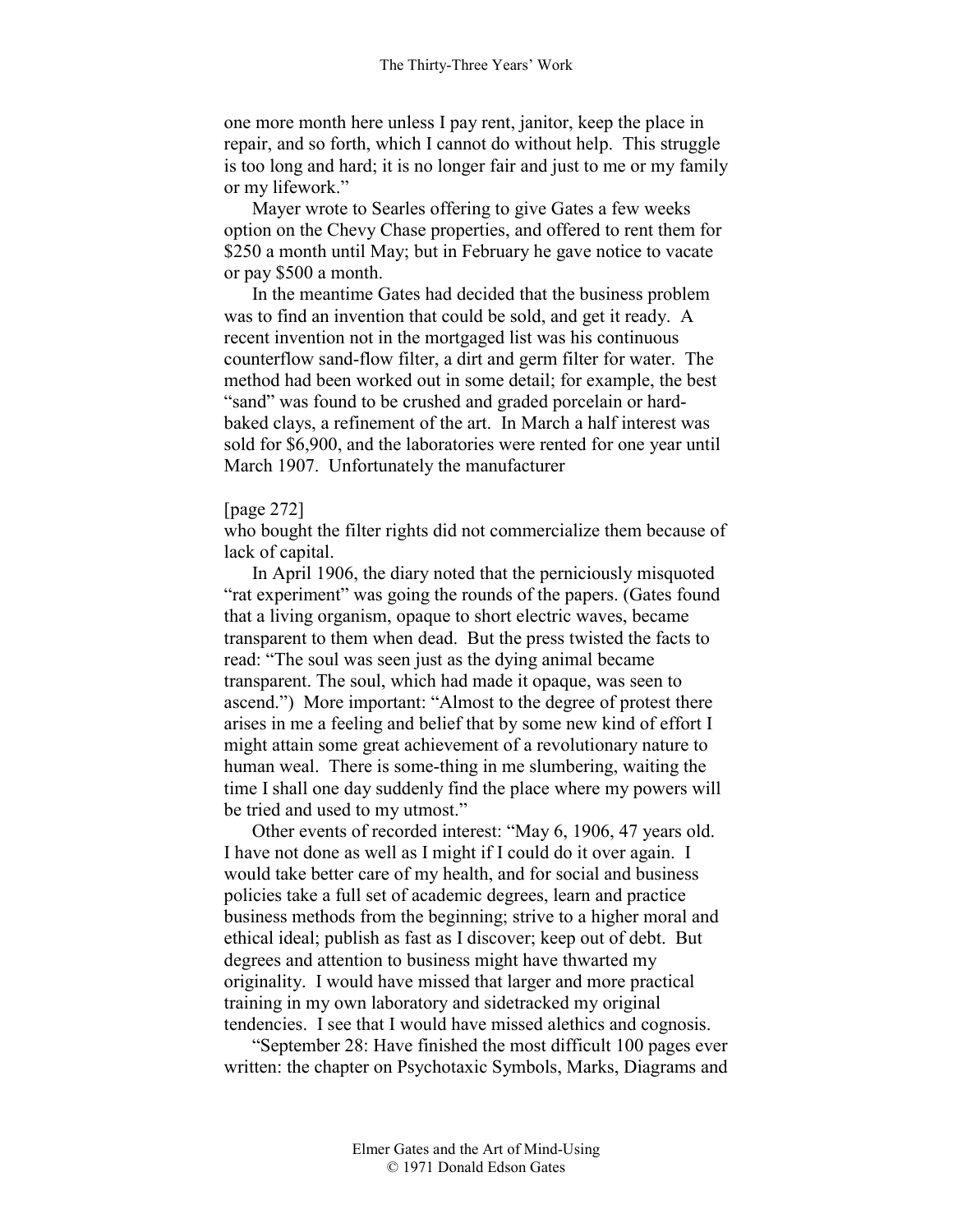Signs. Been three months at it. It will live. Day after tomorrow expect to go to New York to make money.

"Whenever I think of a business deal I grow sad, nervous, with cold hands," he wrote. Nevertheless, the money from the filter deal almost spent, in December he sold a two-thirds interest in cold- and-heat-conserving inventions for \$10,600. "A great Christmas for the children; many presents!"

On the eve of 1907, he wrote that the last year he had wondered "when" and "what"; and so he wondered then.

## [page 273]

During the past year he had achieved several months' writing, "made about \$20,000, had a pretty good time. Last night," he wrote of New Year's Eve, "the bells tolled and whistles blew in Washington and their roar at this distance was like the rumble of a great orchestra. In Chevy Chase the bugles blew and cowbells jingled. A New Year. What has it in store for me that I cannot avoid and what I can determine by my own effort? Will I get parts 3, 4, and 5 of the book finished? O not to get tied up with business! I expect success. I will do as well as I can.

"What all men need now and every day is more life and liveliness and eagerness and earnestness and surplus energy. They do not care enough to make great effort for anything. Nothing interests them excessively, they are not full to overflowing with spirits, a desire to be doing, of putting forth great effort for the joy of it. The genius values something enough to try hard for it, others never try hard. There is no divine urge. How give it to them? By surplus energy training, emotive training, dirigating the incentive by anabolic motives."

What indeed had the new year 1907 in store that could not be avoided? In March, Mayer died at age sixty-one after a brief illness. Gates described the situation in a letter of October 1908, to a friend as follows: "Before Mayer died he deeded the Chevy Chase properties and inventions to George Washington University, if I did not fulfill my option by April 15, to be sold and proceeds used to erect a memorial building; provided in a reasonable time the university bought a certain million dollar tract of land for a new location. This reasonable time has now expired and the University has been eliminated. Before Mayer died he borrowed money on these properties from a local Trust Company, then left them to his heirs subject to this debt and option."

The option was not fulfilled; Gates paid rent to and secured extensions from first the university, then the trust company. The heirs contested the will, and it was in the courts for eight years, with title to the properties indeterminate. In 1916 a news item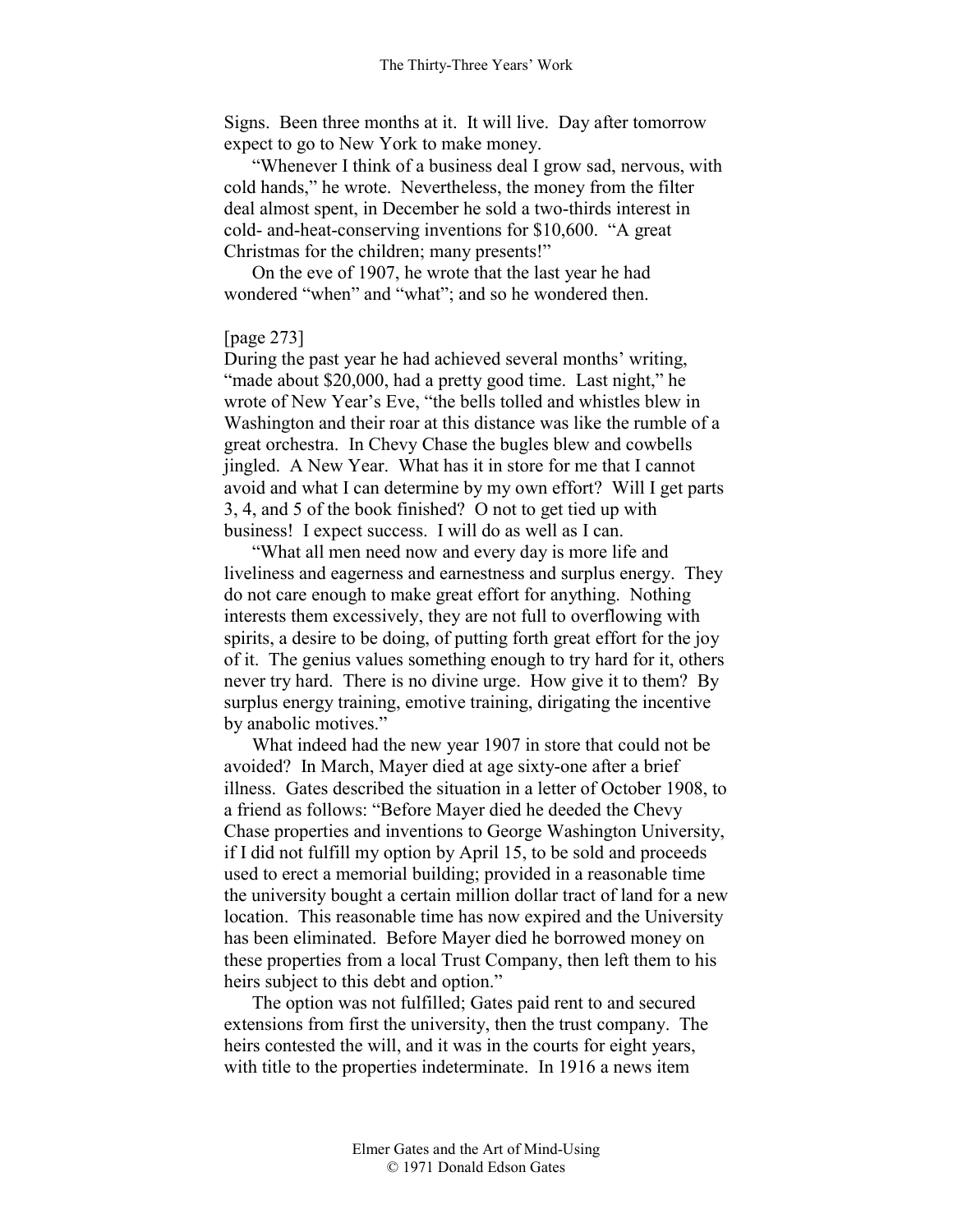announced: "\$550,000 Mayer Will Case Compromised." Agreement

## [page 274]

was reached by the three main heirs, with about \$80,000 going to charities.

By August 1907, most of the \$10,000 from the refrigerator deal had been used trying to make a big deal. Associates failed to raise money in various places and deals. Six months' rent in advance, due in August, was not paid, and the lease and option were lost. "Best week's work in psychurgy," was also noted in the diary . "Working at askeotechnical symbols as if not worried about money. On December 17 invented method of making soap from bacteria and fungi. For two years I have been writing my chapter on Cognostics; it has required making over 1100 experiments and writing many thousand equations and formulas."

On January 1, 1908, Gates supposed, with unconscious foreboding, that the year would let him out of his financial difficulties. The past year was significant, he noted, because of what he learned of radioactivity and its application to physics, chemistry, and astronomy; of pragmatism and his own step in the philosophy of Being and the discovery of two modes of energy; advances in askeotechnics; the bliss of Awareness; identification of esthesias as the basis of world culture, with knowledge as means. It was also a year of struggle against increasing odds.

Six months' rent was paid early in 1908 with money raised on a possible gold and glass deal. Money to renew the lease in August was sought from various sources. Reports of the situation were circ-lated in vain. Searles was in London on a deal. On October 20 he cabled: "Final meeting the 26th, expect to get money." On the twenty-fourth he dropped dead!

Further money was thus not available for the second term's rent; an extension in October was not met. On December 27, 1908, Gates noted that during the past two months several notices to vacate had been received from the trust company; he thought an extension had been granted to January 1, but the next day was asked to vacate on a day's notice. His wife Phebe and Pearlie found a place in Washington, and under hardships

## [page 275]

of bad weather and lack of cash, moved in. For a week the family split and stayed with friends.

Chevy Chase was history.

Many friends had been concerned at the possible loss of the laboratories. Former Governor Hoyt had written: "I am moved to express my earnest sympathy with the noble and philanthropic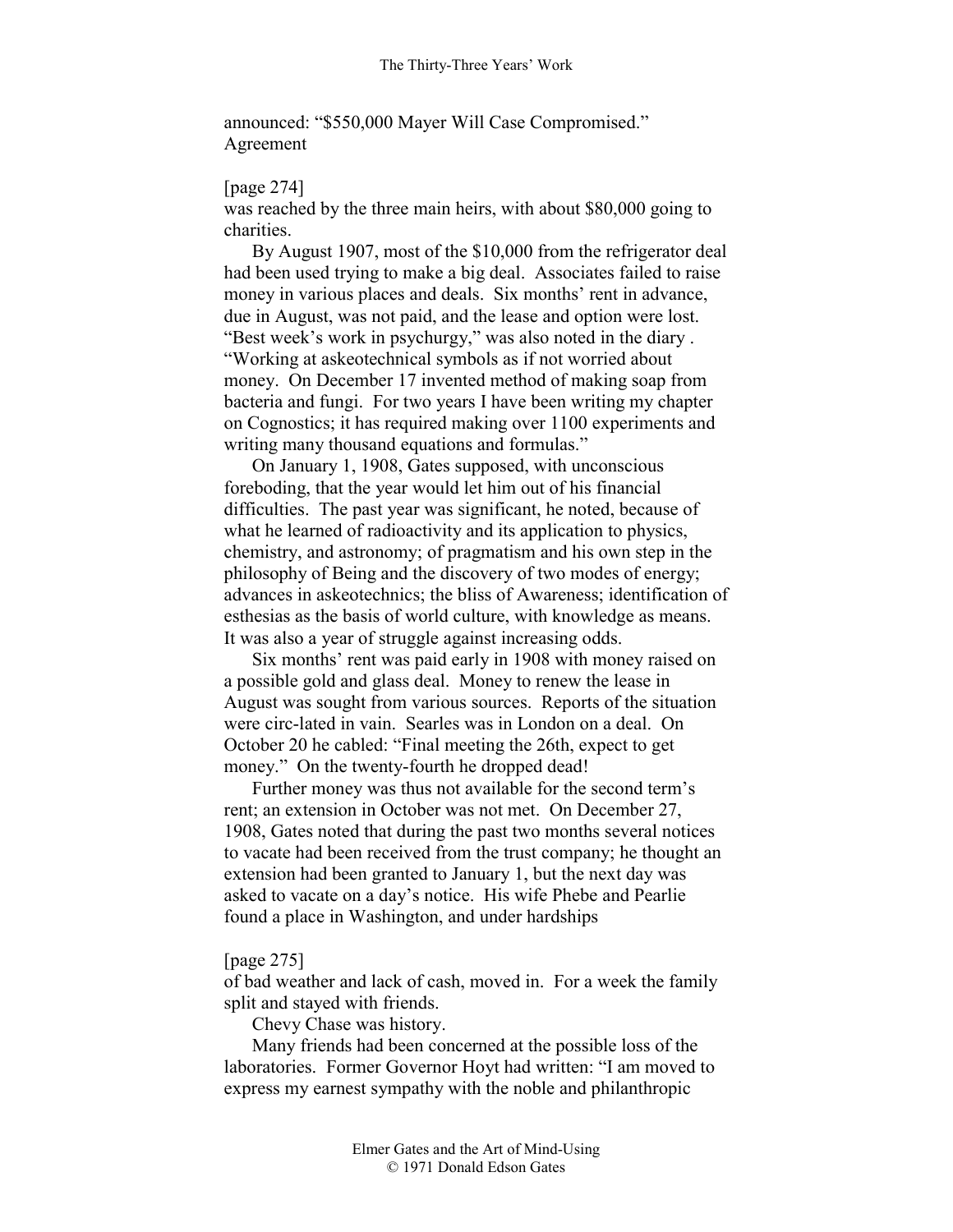spirit in which he plans and works. I would consider his loss of the laboratories, so skillfully originated and so carefully built up at a sacrifice of much else, a public misfortune."

An interested press had also given notice. One public view of Gates' apparently hopeless situation was reflected that critical year of 1908 in this item in the newspaper *World Events*:

### *An Interesting Personality*

Elmer Gates, "The puzzling philosopher of Chevy Chase," is a great and retiring man in his profession. What is that profession? . . .

He built laboratories and employed able assistants to help in paths in which he was to become an independent investigator. His funds grew low but he found those who helped him to build the series of laboratories out from Washington, which have become a familiar haunt of scientists in the Government, and in which Gates has thought and wrought with a great subtlety, and enunciated propositions most remarkably novel and fascinating. "Absurd and fabulous stories," says a correspondent, "have been connected with his name." "Gates says," ran headlines, "that sin is pink. Every thought has a color; the well-equipped mind is a spectrum." "What I have seen of him in the newspapers," says Prof. James of Harvard, "has disgusted me, yet to me he is a most interesting personality."

Gates is declared to be primarily a psychologist. He is a student of the mind—its method of acquiring and using knowledge, its modes of work, and its possibilities. He affirms

#### [page 276]

that the proper routine of education is first to learn how to use the mind according to its own laws, and then use it that way in acquiring the other sciences. He occasionally is in the legal news in patent suits. He has a long list of patented inventions. "A half million dollars in debt, with all these patents tied up as security, unable to market one till he clears them all, Gates still labors on hoping to save these fruits as endowments for his ultimate college"—an institution which he has dreamed of forming in the interests of his methods.

According to the obituary in a local newspaper, Mayer was born and educated in Geneva, Switzerland, and gained business experience in banking and commercial firms in Germany as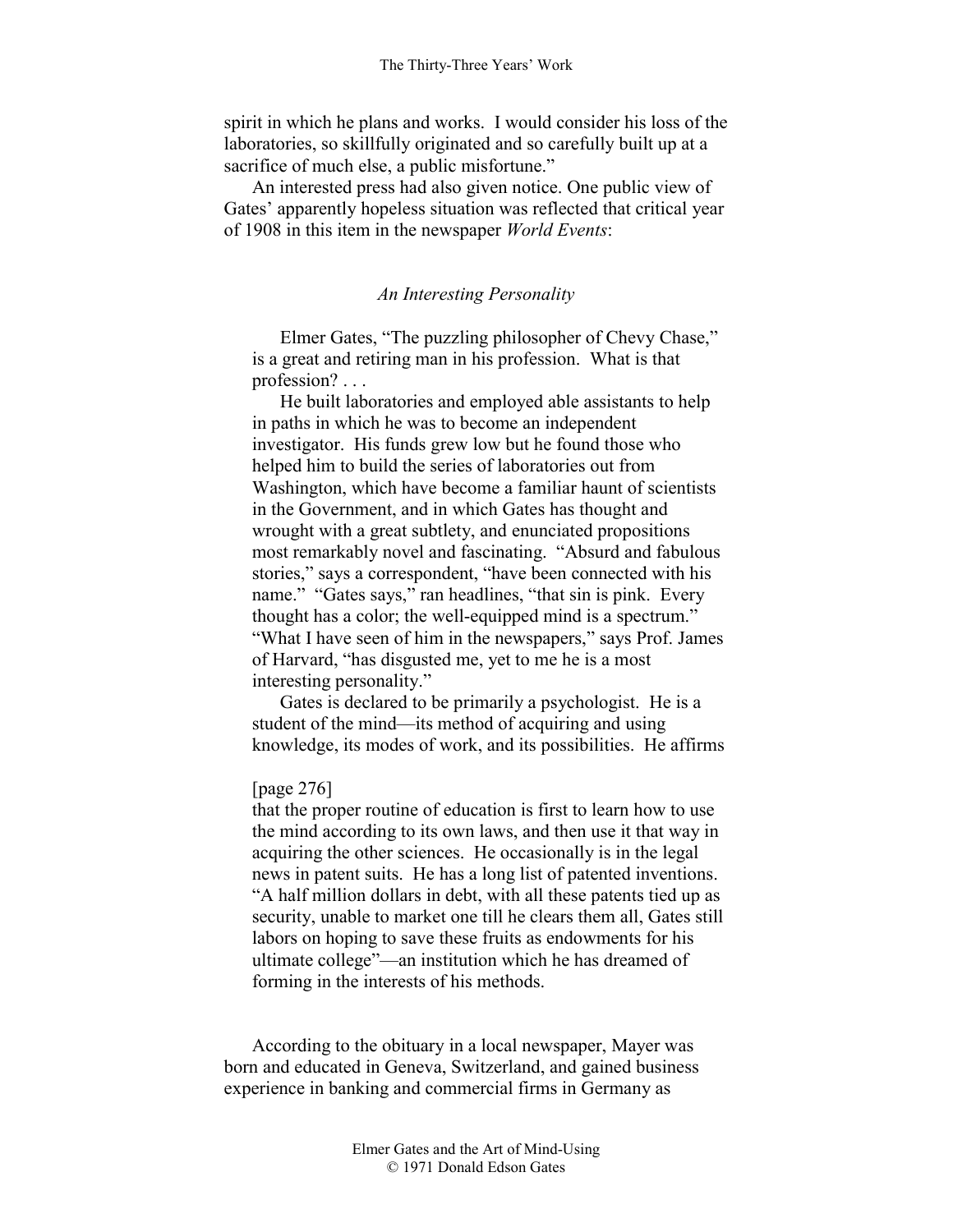correspondent and bookkeeper. Coming to this country with only twelve dollars in gold, he worked seven years as a grocery clerk, suffering a break-down. After recuperating in Europe, he entered the employ of a large wholesale flour and feed company in Washington and progressed to senior member of the firm. "He took a leading part in philanthropic effort and was regarded as a most loyal and lovable companion of happy disposition. . . .These bequests of his, said a friend, illustrate that he lived up to his creed, which is expressed in the immortal words of Ben Adhem: 'Write me as one who loves my fellow man.' " So the account ran. Mayer had given the local organization of the cult to which he be-longed a modern building for society headquarters, and its newspaper printed pages of effusive eulogy.

Mayer's long business training evidently had given him a high respect for property ownership, and he was a concerned landlord. Six months after acquiring the Chevy Chase properties, he wrote a letter to Gates: "I went by the property the other day. One of the lawns is in terrible condition, full of garlic and other weeds, and looks exceedingly neglected. It should be attended to at once.... Kindly give this matter your immediate attention because a stitch in time saves nine. Also kindly let me hear from you at once regarding this matter and oblige."

## {12 unnumbered pages of photographs}

### [page 277]

In April 1906, he wrote: "To Friend Gates: I hope you will get a first class man to take care of the hedges and lawns. Your last man made a miserable job. . . . The Insurance Company requested a week ago two more watchman's registering points. This must be done and I trust you have already attended to it, or do so at once."

As a result of that dramatic chance meeting in 1894 through Captain Edson, Mayer first subsidized Gates to write his early volumes, and in 1899 took over the Leggett obligations from a philanthropic interest in the psychurgic work. To a friend, Gates wrote that his World Work attempts had succeeded twelve out of fourteen times, and that the Chevy Chase-Mayer affair was one of the failures. "Mayer did not in the least understand the principles of psychurgy, and suddenly acquired an obstinate determination to force me to make the laboratories the headquarters of the cult in which he believed, which as the laboratories were a scientific institution, was refused and his interest thereby lost." Mayer was a means, however unwittingly, in aiding those great developments in psychurgy and in the art and science of Consciousness made by Gates at his historic Chevy Chase laboratories during those memorable twelve years of financial struggle and disappointment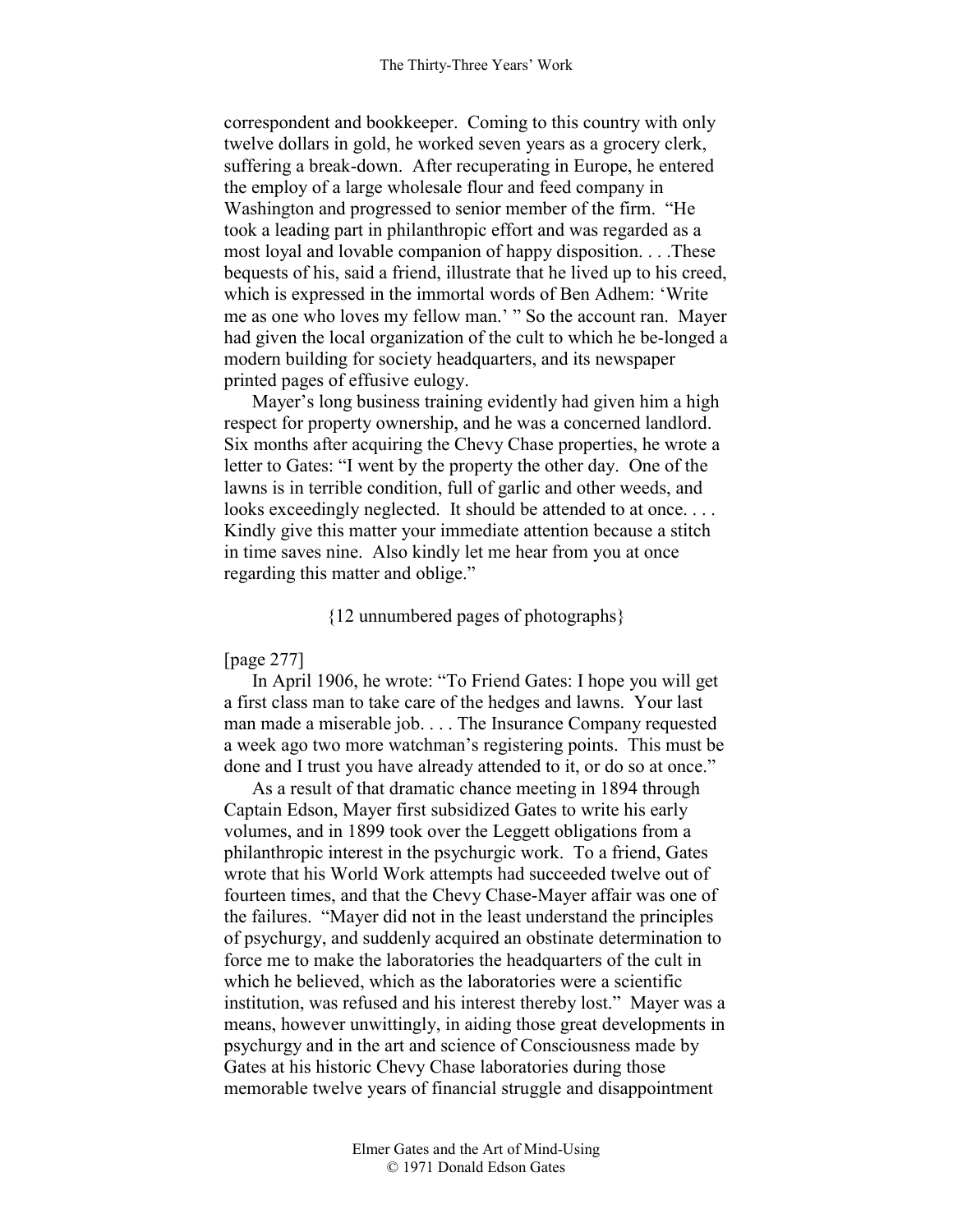and of glorious discoveries and accomplishments; common objects and events indeed had shaped a career even greater than planned!

During that last year at Chevy Chase, Gates recorded a slim diary. Of the few entries, two were noteworthy: in April, completion of his first systematic sketch of the science and art of consciousing (cognosis); and in July, completion of the typewriting of Volume 1, "The General Preface to the Twelve Volumes" by Pearlie.

For 1909 there were even fewer entries-only nine pages in this the last year of the "Introspective Diary" as such; thereafter records of importance were edited, classified, and incorporated with their respective subjects, as was Gates' usual practice. On October 15 appears its last entry: "I await events, not knowing

#### [page 278]

quite what other course to take than the one at which my mind seems irrevocably engaged-that of writing the Twelve Volumes. I am tired of this long struggle for financial competency.

"Great Persons (people of genius) are the world's most precious asset; the race has oppressed them rather than utilized them. To utilize them, to aid in giving their fuller and truer experiences to themselves and thus bring the race under the dominancy of verified knowledge is the desideratum; but the race is so under the domination of ignorance, speculation, priestcraft, and belief that the aim is difficult to realize.

"I want, O I want to put my time to my work. How? When? "I am doing it anyhow!"

So ends this extraordinary diary, its 2,700 pages a study of much psychologic interest and of poignant personal experience. Of this "Introspective Diary" in general Gates said, about 1900: "This study is seriously and precisely truthful. Its value consists in its truthfulness as a record of an *actual* experience. These impulses and insights actually came into my mind as stated—they are syntheses of my practical adaptations and actions with reference to important plans. . . . This record is a natural product, a psychologic phenomenon, which may be studied." And this experience opened many new domains, perhaps none more fitting to carry him through those eventful years, with that buoyant optimism that was in stark contrast to the dreary struggles, than his discovery of the bliss of conscious existence recorded in this note of July 9, 1900:

"During the day of my severest business worry I conceived an article on the joy of Conscious Existence. Even in pain and anguish it is better to be consciously existent than not to be. We are so accustomed to being alive that we do not duly notice it or properly value it; and yet I introspectively noticed that the joy of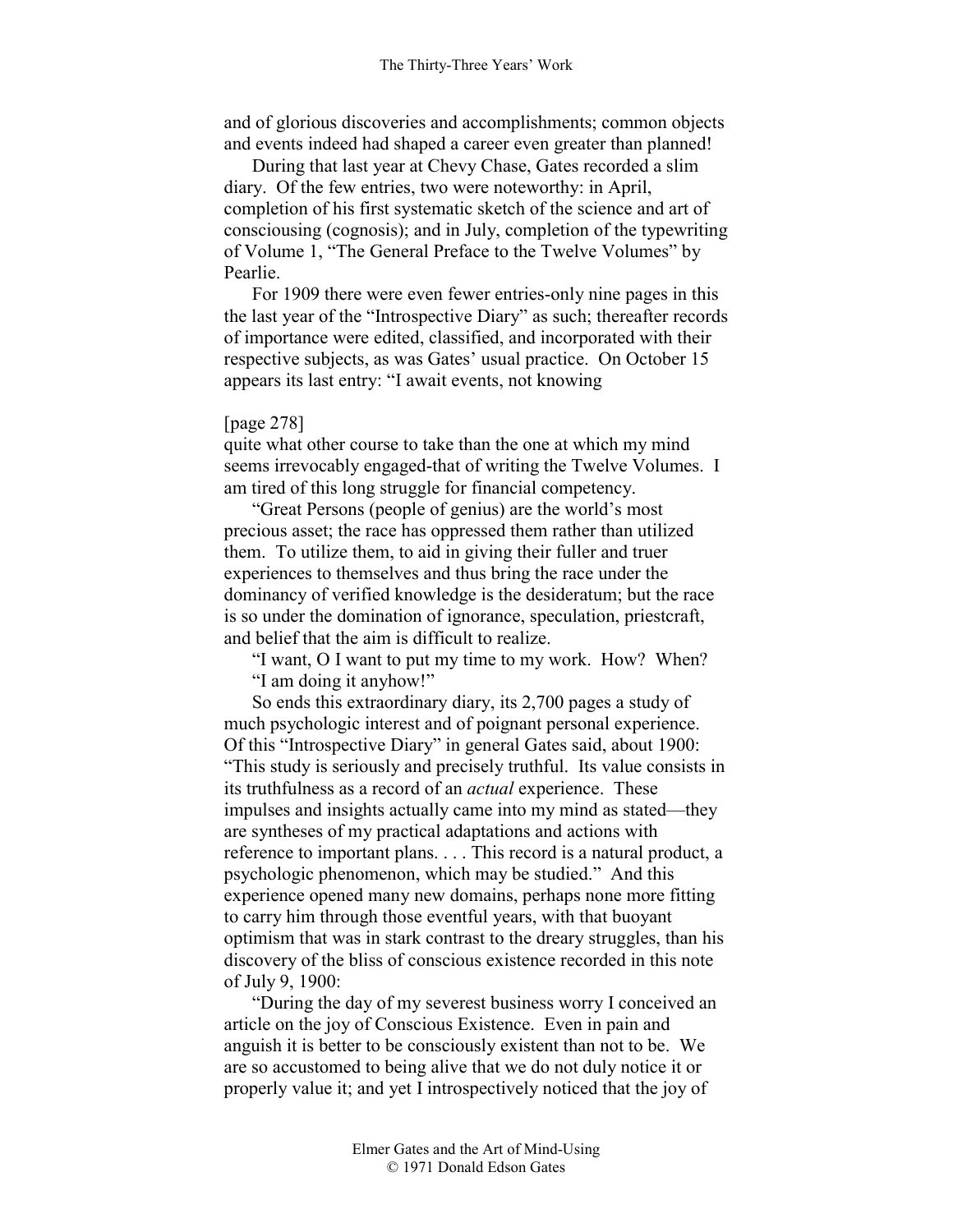being conscious (no matter what—pleasure or pain) is the *chief* joy. The pleasure of being alive is as much as I can bear when I choose to introspect it. It is a perpetual anabolism. Nothing has ever more profoundly amazed me than this introspective discovery that my very existence is blissful, just now,

# [page 279]

just as I am. Any struggle is better than not to be. O the bliss of life—just life alone, even in its darkest hours. Never again can there come to me an hour so dreary as some through which I have passed. Those hours, though I knew it not, were filled with the joy of consciousness, with the bliss of being aware. So intermittent has been this joy of being that I have not noticed it. O the privilege of doing. Doing what? Anything! A new domain of feeling has opened to me."

In his new home at the start of the new year 1909 he faced the same problem of living, but with lower expenses. The old year had been a hard one, ending with the loss of his beloved laboratories, but beginning a new phase of his career. On that heartbreaking eve of the new year Gates most certainly faced the future with the same optimistic hope so well expressed, at the end of his relatively good year 1906, in this New Year's greeting written for a Washington newspaper:

"To the old year that has just ended and to all those cycles of years which we call the Past, let us pay tribute of a loving remembrance and a reverent respect. Out of that beginningless bygone time comes that splendid Present in which we are now living and in which are taking place many of the fulfillments of the foregoing eternities. Not as a dead thing resurrected out of a tomb does the Present arise out of the Past, but as a child born out of its mother, inheriting her nature and tendencies. The Past is not and the Future is not—the Present only is, an endless succession of Nows, and the Now of today is the Mother of tomorrow, and You and I, by actions that start lines of consequences which in turn become causes, are helping to shape the Future. Today is the Past of tomorrow, and those deeds and feelings of ours which produce effects today, in ourselves and others or in the physical environment, are shaping tomorrow's Past, and our acts thereby become causes cooperating with the Cosmic Process in producing the Future. Like Gods are our powers and God-like we should creatively use them.

"To the New Year with its dangers and opportunities, its joys and sorrows, its births and deaths, its allurements and duties,